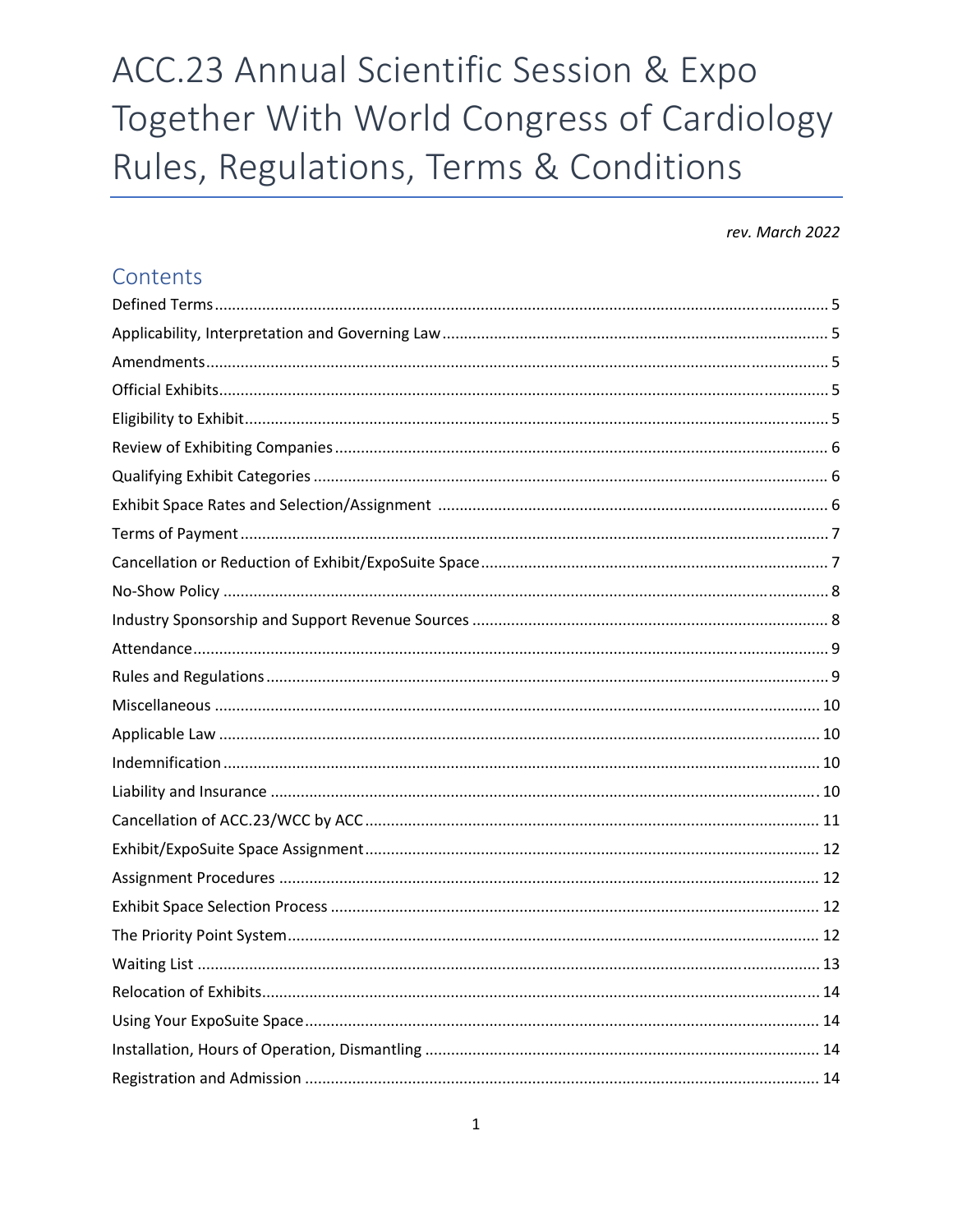| Distribution, Display and Demonstrations of Products, Technologies and Services  15 |  |
|-------------------------------------------------------------------------------------|--|
|                                                                                     |  |
|                                                                                     |  |
|                                                                                     |  |
|                                                                                     |  |
|                                                                                     |  |
|                                                                                     |  |
|                                                                                     |  |
|                                                                                     |  |
|                                                                                     |  |
|                                                                                     |  |
|                                                                                     |  |
|                                                                                     |  |
|                                                                                     |  |
|                                                                                     |  |
|                                                                                     |  |
|                                                                                     |  |
|                                                                                     |  |
|                                                                                     |  |
|                                                                                     |  |
|                                                                                     |  |
|                                                                                     |  |
|                                                                                     |  |
|                                                                                     |  |
|                                                                                     |  |
|                                                                                     |  |
|                                                                                     |  |
|                                                                                     |  |
|                                                                                     |  |
|                                                                                     |  |
|                                                                                     |  |
|                                                                                     |  |
|                                                                                     |  |
|                                                                                     |  |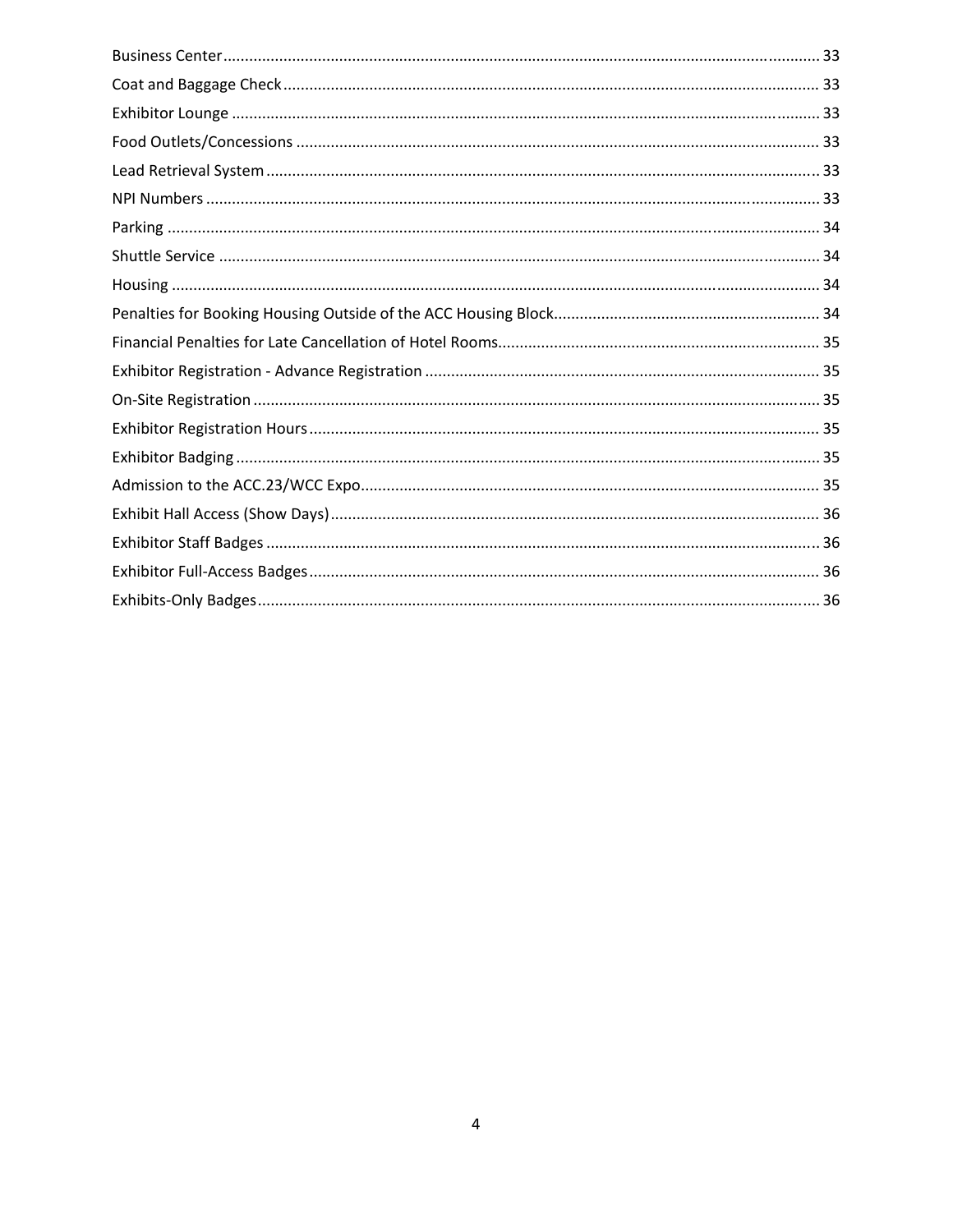## **Defined Terms**

The term "ACC" as used herein shall mean the American College of Cardiology.

The term "ACC Management" as used herein shall mean the American College of Cardiology Foundation ("ACCF").

The term "ACC.23/WCC" as used herein shall mean ACC's Annual Scientific Session & Expo together with World Congress of Cardiology.

## **Applicability, Interpretation and Governing Law**

These ACC.23/WCC Rules, Regulations, Terms & Conditions ("Rules") are part of the application and contract for exhibit and ExpoSuite space between the Exhibitor and ACC Management ("Contract"). ACC Management shall have the authority to interpret and enforce these Rules. All matters not covered by these Rules are subject to the decision of ACC Management. All decisions so made shall be as binding on all parties as the original Rules. The Exhibitor or its designated representative is responsible for familiarizing itself and complying with all Rules. The Exhibitor or its representative(s) that fails to observe the terms of the Contract or these Rules may be ejected from ACC.23/WCC without refund.

## **Amendments**

These Rules may be amended at any time by ACC at itssole discretion, and all amendmentsso made shall be binding on Exhibitors equally with the original Rules.

## **Official Exhibits**

All official exhibits will be located in the exhibit hall(s) and will be assigned by ACC Management.

## **Eligibility to Exhibit**

Applicants that meet the following criteria will be deemed eligible to exhibit at ACC.23/WCC ("Exhibitor"):

- The Exhibitor's products or services must be cardiovascular-related and professional in nature.
- The Exhibitor must classify its product/service using at least one (1) of the product/service categories listed on the application. Write‐in categories will not be considered.
- The Exhibitor's and the applicant's goods or services to be exhibited must be considered by ACC Management to be consistent with ACC's scientific or public policies, positions, statements or guidelines. This also includes the parent or subsidiary corporation of the Exhibitor or goods and services thereof, which must also be deemed by ACC Management to be consistent with ACC's scientific or public policies, positions, statements or guidelines.
- The Exhibitor agrees to comply with all ACC Management policies, rules, regulations, terms and conditions, including those policies that govern the submission of the application, and all policies and Rules adopted by ACC Management hereafter.
- Only products or services listed by the Exhibitor on the original application and approved by ACC Management may be exhibited.
- The applicant must be financially stable. ACC Management reserves the right to request data establishing the Exhibitor's financial stability, even if the Exhibitor has exhibited in the past. The pending or filing of bankruptcy or insolvency proceedings with respect to Exhibitor at or after the submission of its application will result in automatic cancellation, with all applicable penalties, of the Exhibitor's exhibit space, even though ACC Management may have accepted the Exhibitor's application (see "Cancellation or Reduction of Exhibit Space or ExpoSuite Space").
- All products marketed and promoted in the Expo that are available in the U.S. and are regulated by the U.S. Food and Drug Administration ("FDA") must meet FDA guidelines or be FDA‐approved. Companies without FDA product approval should clearly indicate on their booths that their product is for display and education purposes only and is not approved and/or available for use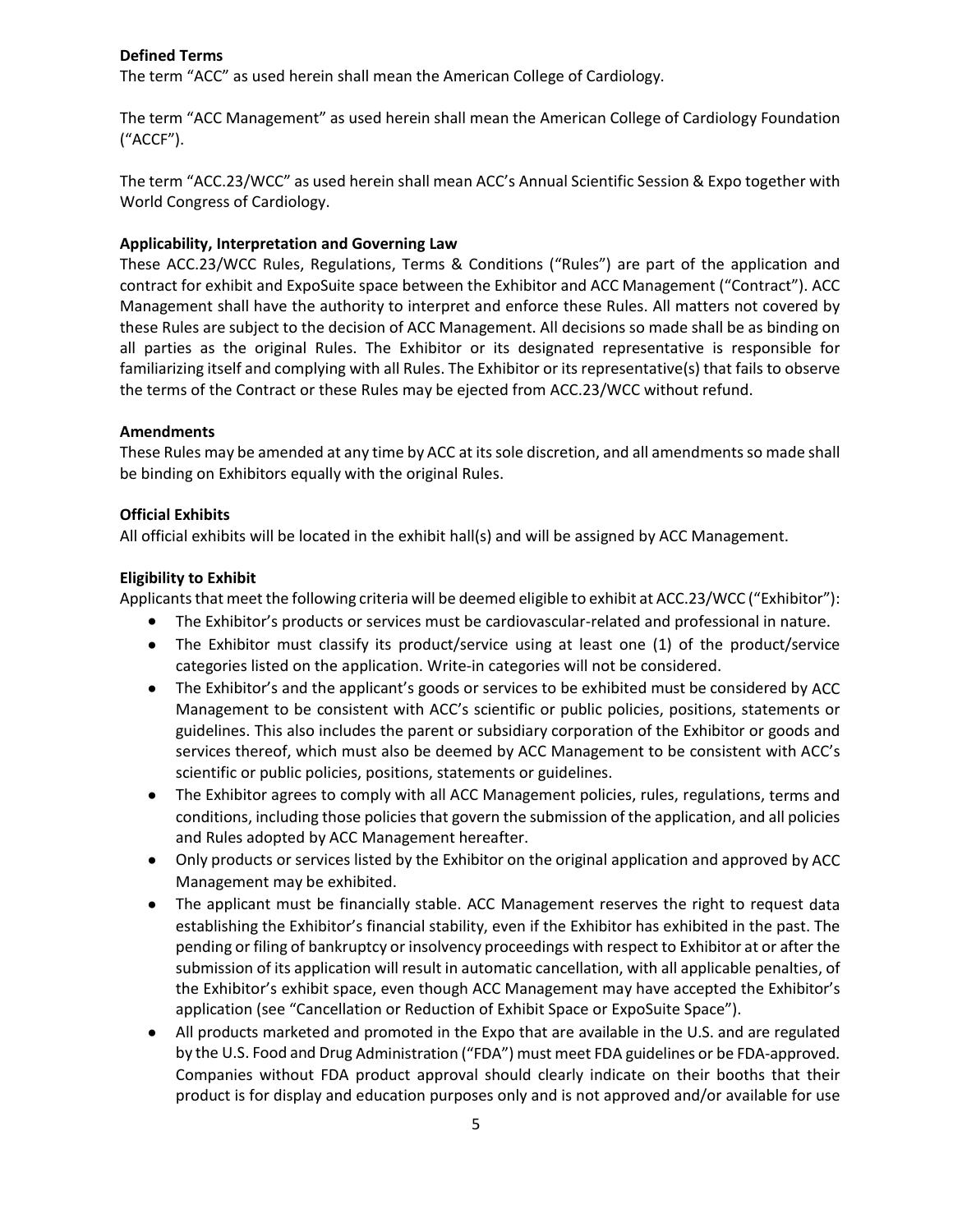in the U.S. In order to maintain the informational and educational objectives of ACC.23/WCC, ACC Management reserves the right to deny exhibit participation of any companies intending to exhibit vitamins and supplements that are not regulated by the FDA and/or to disallow said products from being displayed in the Expo. Nutraceutical products will be permitted only if Exhibitor can demonstrate peer‐reviewed evidence of efficacy. It is the responsibility of the Exhibitor to ensure adherence to FDA regulations, policies, practices and guidelines, and all other applicable industry guidelines, concerning the demonstration, discussion, use and/or display of products, technologies and/or services at ACC.23/WCC.

- ExpoSuites can only be secured by Exhibitors.
- Only Exhibitors in good standing with ACC Management are permitted to submit an application for an ExpoSuite. Exhibitors must settle any outstanding balances in order for ExpoSuite or other additional applications to be considered.
- If the Exhibitor cancels or defaults on exhibit space, any contracted ExpoSuites will also be cancelled, and fees will apply, as outlined in these Rules.

ACC Management has sole discretion to determine whether applicants meet the eligibility criteria to exhibit at ACC.23/WCC.

## **Review of Exhibiting Companies**

All exhibits are subject to periodic review by ACC. Only those exhibits deemed eligible based on the criteria listed in the "Eligibility to Exhibit" section will be permitted to exhibit at ACC.23/WCC.

## **Qualifying Exhibit Categories**

ACC Management has approved the categories of products and services from which Exhibitor must choose when applying for exhibit space. In order to maintain the informational and educational objectives of ACC.23/WCC, first‐time and inactive Exhibitors must choose from the list of categories on the Contract. Only the categories listed on the application will be considered. Write‐in categories will not be accepted. Applications received without this information will be returned for completion prior to processing and assignment.

#### **Exhibit Space Rates and Selection/Assignment**

## ACC.23/WCC EXHIBIT AND EXPOSUITE SPACE RATES Exhibitors will be charged the following exhibit space rates for ACC.23/WCC:

Exhibit Space: Forty-two US Dollars and fifty Cents (USD\$42.50) per square foot.

ExpoSuite Space: Forty‐six US Dollars (USD\$46.00) per square foot.

The exhibit space rate includes rental of expo hall space; exhibit hall perimeter security; aisle carpet; nightly vacuuming of aisles; and booth number on the floor for space identification. In-line booths receive 8' high back drape with 36" high side drape and a  $7''$  x 44" booth identification sign. In addition, all Exhibitors receive access to the shuttle bus service for travel to and from ACC hotels and the convention center; unlimited Expo‐only badges and allotted Exhibitor full‐access badges (full‐access registrants receive an official meeting bag with accompanying materials); and a complimentary Exhibitor listing<sup>1</sup> and product/service categories online and in the ACC.23/WCC mobile app.

<sup>1</sup> ACC shall adjust the Exhibitor listing as necessary to comply with the European Union General Data Protection Regulation and other similar regulatory requirements in the United States or international jurisdictions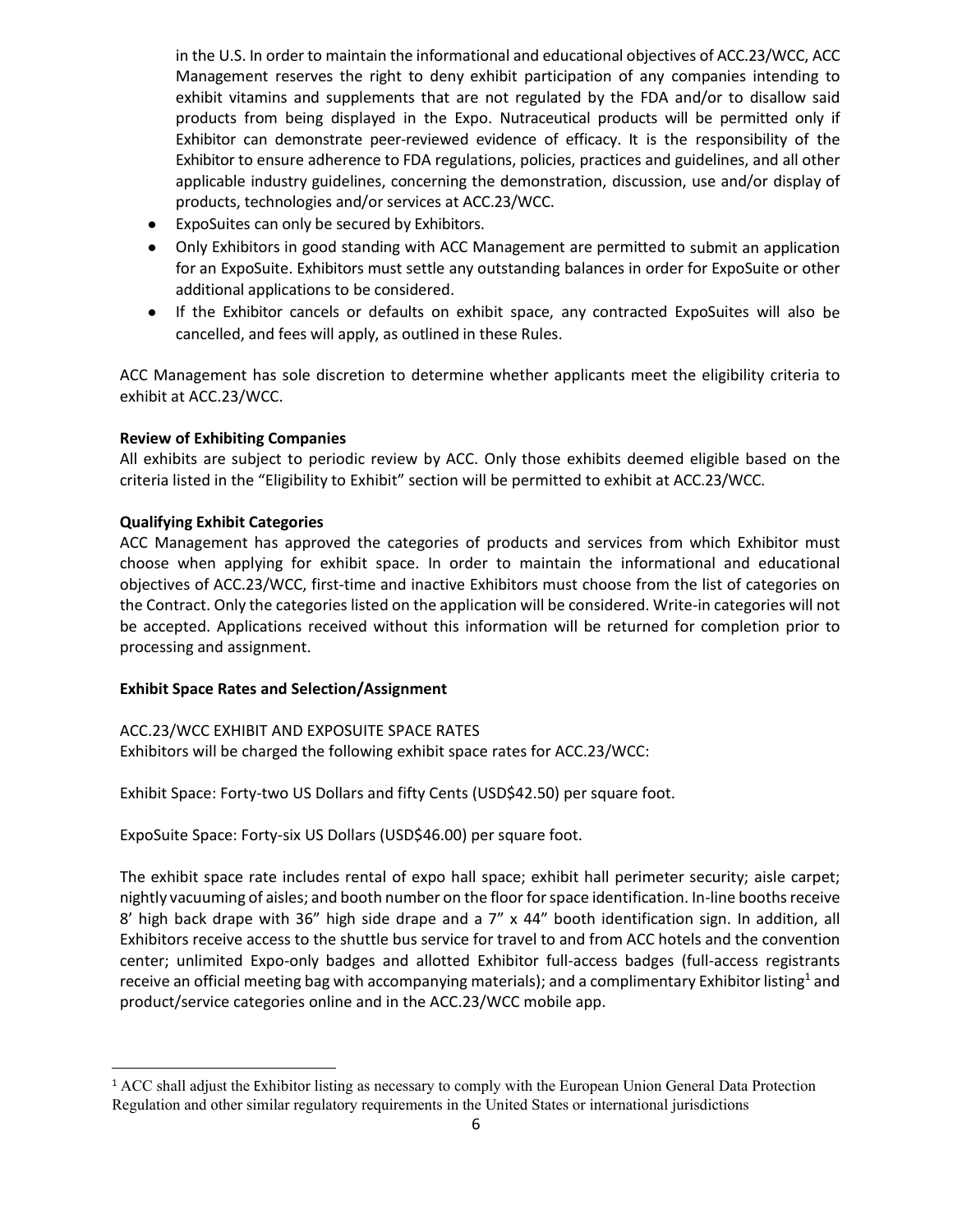## **EXHIBIT SPACE SELECTION PROCESS**

ACC will employ an on-site exhibit space selection process (see "Exhibit Space Selection Process" for more information), which will be conducted in‐person and via video conference between April 1‐4, 2022. ("Exhibit Space Selection").

ACC.22 exhibitors who submit applications and reserve exhibit space for ACC.23/WCC from April 1‐4, 2022 and participate in the Exhibit Space Selection will be assigned exhibit space according to priority point order based off of points accrued through ACC.22.

Exhibitors whose applications are received after 2:00 p.m. EDT on April 4, 2022, will have exhibit space assigned on a first‐come, first‐served basis.

## **Terms of Payment**

- A fifty percent (50%) deposit is due no later than June 3, 2022, for applications submitted on or before June 3, 2022.
- A fifty percent (50%) deposit must accompany applications submitted after June 3, 2022, to be considered for space assignment.
- The balance must be received by November 4, 2022. If full payment is not received by this date, the Exhibitor will be notified that its assigned space has been forfeited and will pay applicable liquidated damages as outlined in the "Cancellation or Reduction of Exhibit Space or ExpoSuite Space" section.
- After November 3, 2022, full payment is required with all applications and is 100% nonrefundable. Please note: Ancillary Event Request Form will be available only to Exhibitors who have paid in full.
- Payment for ExpoSuites will follow the same terms and schedule as exhibit space.
- Exhibitors may pay by check, wire transfer and credit card.
	- i. Check. Make checks payable to American College of Cardiology—Exhibits. ACC Management will accept U.S. funds drawn on U.S. banks only. Checks drawn on non‐U.S. banks will be returned to applicants, which will delay the approval process of the application. Applications with checks must be mailed to SPARGO, Inc., 11208 Waples Mill Rd., Suite 112, Fairfax, VA 22030. Do not send applications with checks to the ACC office. Applications are given consideration for assignment according to the date they are received with appropriate payment. Wire Transfer—Contact SPARGO at *accexhibits@spargoinc.com* for necessary information. Wire transfers must cover all applicable fees assessed by both the sending and receiving banks.
	- ii. Credit Card. ACC Management accepts Visa, MasterCard, Discover and American Express. Applications with credit card payments may be paid online*.*
	- iii. Mathematical errors in the Total Cost section of the application will be disregarded. Accurate applicable amounts, according to the rate schedule and date the payment was received by ACC Management will be charged.

#### **Cancellation or Reduction of Exhibit/ExpoSuite Space**

Notification of an Exhibitor's decision to cancel or reduce exhibit or ExpoSuite space must be submitted in writing to:

American College of Cardiology – Exhibits c/o SPARGO, Inc. 11208 Waples Mill Rd., Suite 112 Fairfax, VA 22030 *accexhibits@spargoinc.com*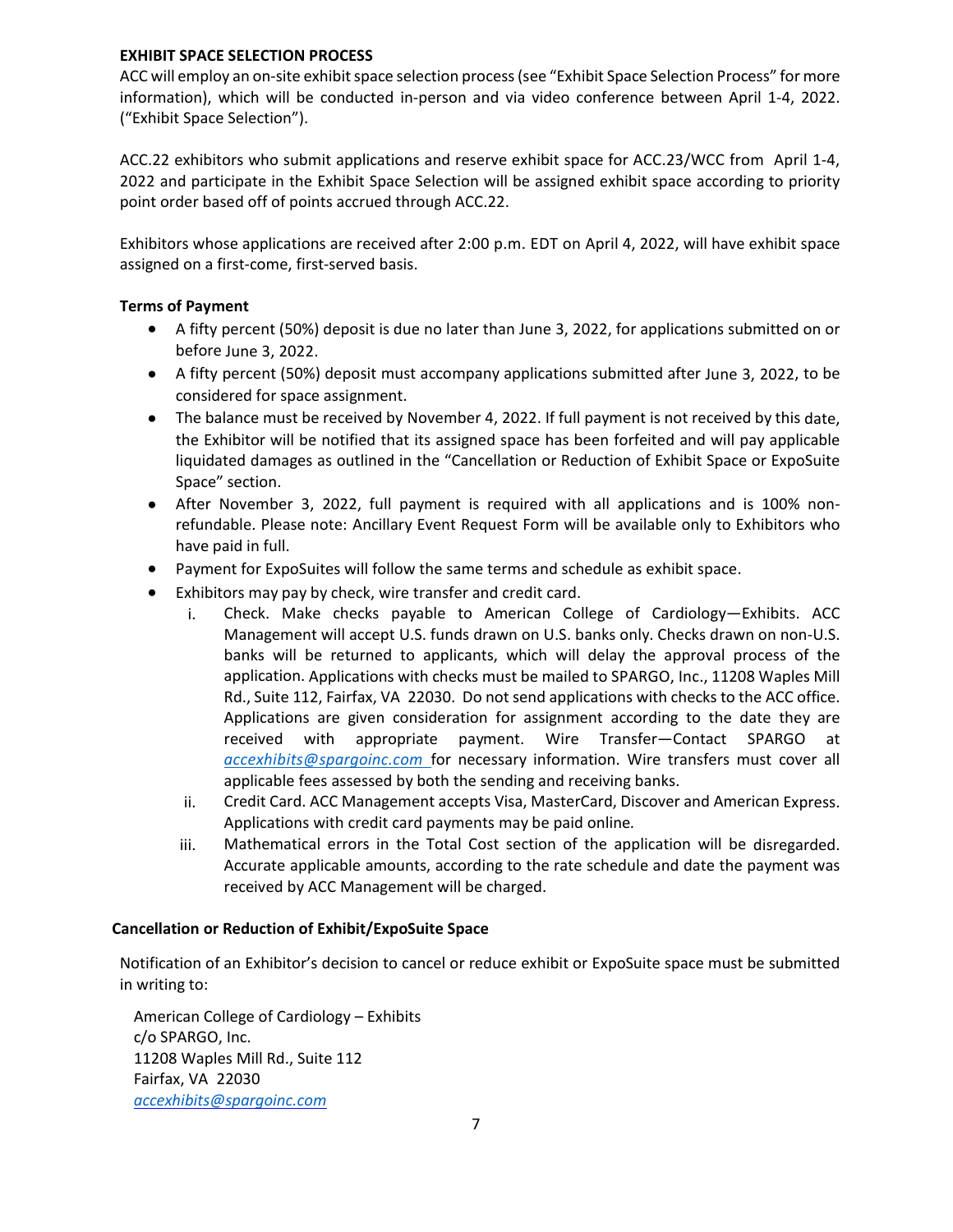It is the responsibility of the Exhibitor to ensure that its cancellation/reduction notification has been received by ACC Management. Exhibitors are advised that cancellation/space reduction requests are recorded on the date the notification is received by ACC Management, rather than the date on which it was sent (if different).

Exhibitors that cancel/reduce exhibit space will be subject to fees based on the date of receipt as follows:

- If the Exhibitor cancels exhibit space through June 2, 2022, no cancellation fee will apply.
- If the Exhibitor cancels or reduces exhibit space June 3 through November 3, 2022, the Exhibitor will pay as liquidated damages fifty percent (50%) of the total contracted space fee for the space being released.
- If the Exhibitor cancels or reduces exhibit space after November 3, 2022, the Exhibitor will pay as liquidated damages 100% of the total contracted space fee for the space being released.

When ACC Management receives written notice that an Exhibitor is reducing exhibit space, the number of Exhibitor Full‐Access Badges will be reduced accordingly (see "Exhibitor Full‐Access Badges," for more information).

**Ifthe Exhibitorfailsto pay 100% of the total contracted exhibitspace fee on or before November 4, 2022, ACC Management may cancelthe Exhibitor's participation and isfree to assign the released space to other companies.** Cancellation of participation does not release the Exhibitor from its obligation to pay 100% of the total contracted space fee and/or all other fees and expenses incurred by the Exhibitor as a result of said cancellation.

ACC Management retains the right to utilize cancelled space at its sole discretion.

## **No‐Show Policy**

Any booth unoccupied by Noon on Friday, March 3, 2023, may be regarded as a "no‐show." The Exhibitor will be deemed to have cancelled the exhibit space contract, and, as such, the Exhibitor will pay as liquidated damages 100% of the total contracted exhibit space fee and will not be awarded any priority points for ACC.23/WCC. All freight will be removed from the Exhibitor's booth and returned to the loading dock at the Exhibitor's sole expense, and ACC Management will be free to assign the space to other exhibiting companies or utilize the space at its discretion.

In addition, should the Exhibitor fail to make any payment by the specified dates in the space application and contract or invoice, ACC Management reserves the right to re-sell or reassign the space without any liability on its part. This clause shall not be construed as affecting the obligation of the Exhibitor to pay the full amount specified in its space application and contract.

If an Exhibitor cancels or defaults on exhibit space, all badges, hotel rooms, and additional activities (including ancillary events, promotional opportunities, Learning Destinations, etc.) will be revoked and applicable cancellation fees will apply.

Exhibitors that fail to occupy and furnish contracted exhibit space will be charged for the expenses incurred by ACC to cover the booth area and convert it to a lounge area.

## **Industry Sponsorship and Support Revenue Sources**

ACC Management publishes on its website (*www.acc.org*) all sources of external commercial support, including all revenue received from exhibiting companies.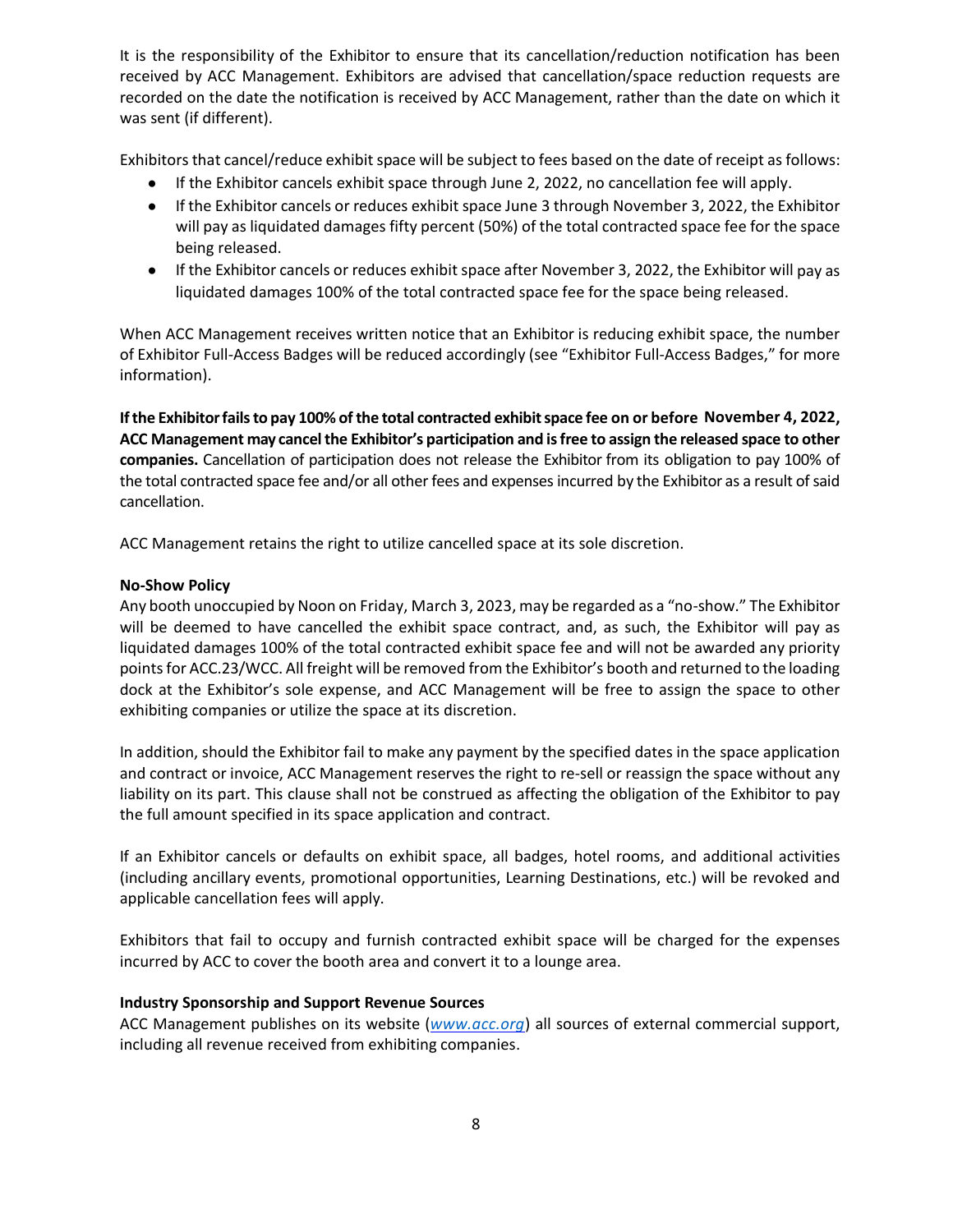## **Attendance**

ACC Management makes reasonable attempts to attract attendees and exhibitors to ACC.23/WCC but makes no representation, warranties, or guarantees with respect to demographic nature, quality and/or number of attendees and/or exhibitors. Traffic by any given booth is a function of efforts (including pre‐ show and on‐site promotional efforts) made by the particular Exhibitor to attract attendees to that particular exhibit and is not the responsibility of ACC Management.

## **Rules and Regulations**

By applying for exhibit and/or ExpoSuite space, Exhibitor agrees:

- To comply with these Rules and all policies, rules and regulations adopted by ACC Management hereafter (collectively referred to herein as the "Rules");
- The information contained herein is an integral and binding part of the Contract;
- It is the responsibility of the Exhibitor to distribute information to ensure that all individuals responsible for the Exhibitor's participation and all individuals staffing the booth are aware of the Rules governing ACC.23/WCC.

Each Exhibitor has only a terminable license to exhibit. If ACC Management determines that an Exhibitor has failed to comply with any terms herein or any directive issued by ACC Management, ACC may terminate this license and close the exhibit without notice.

ACC Management reserves the right, even if a Contract has been approved, to refuse exhibits, curtail activities or close exhibits or parts of exhibits that do not, in ACC Management's sole determination, comply with the Rules.

Exhibitors who, in the sole opinion of ACC Management, conduct themselves unethically, not in accordance with the Rules, or otherwise in a manner that is contrary to the tax‐exempt mission and purposes of ACC may be dismissed from ACC.23/WCC without refund and/or may be prohibited from attending and/or exhibiting at future ACC Annual Scientific Sessions & Expos.

Any violations of the Rules will subject the Exhibitor to the following at the sole discretion of ACC Management:

When possible, ACC Management will issue an immediate warning to the Exhibitor, so that the Exhibitor can correct the violation. If the issuance of such a warning is not practical or will not serve to immediately correct the violation, ACC Management will promptly inform the offending Exhibitor in writing of the complaint. ACC Management reserves the right to determine what, if any, penalty will be imposed on Exhibitor. Priority point violations may be issued and/or the exhibit may be closed based on the severity of the violation.

Any Exhibitor that has been given a warning or notice of violation and has failed to take corrective action will be subject to penalties, as follows:

- First violation will result in the Exhibitor losing priority points for that year (see "The Priority Point System" for more information.)
- Second violation will result in the Exhibitor losing one-half of its accrued priority points.
- Third violation will result in the Exhibitor losing all of its accrued priority points.
- Fourth violation will result in the Exhibitor losing its eligibility to exhibit at ACC Annual Scientific Session & Expos for up to three (3) years.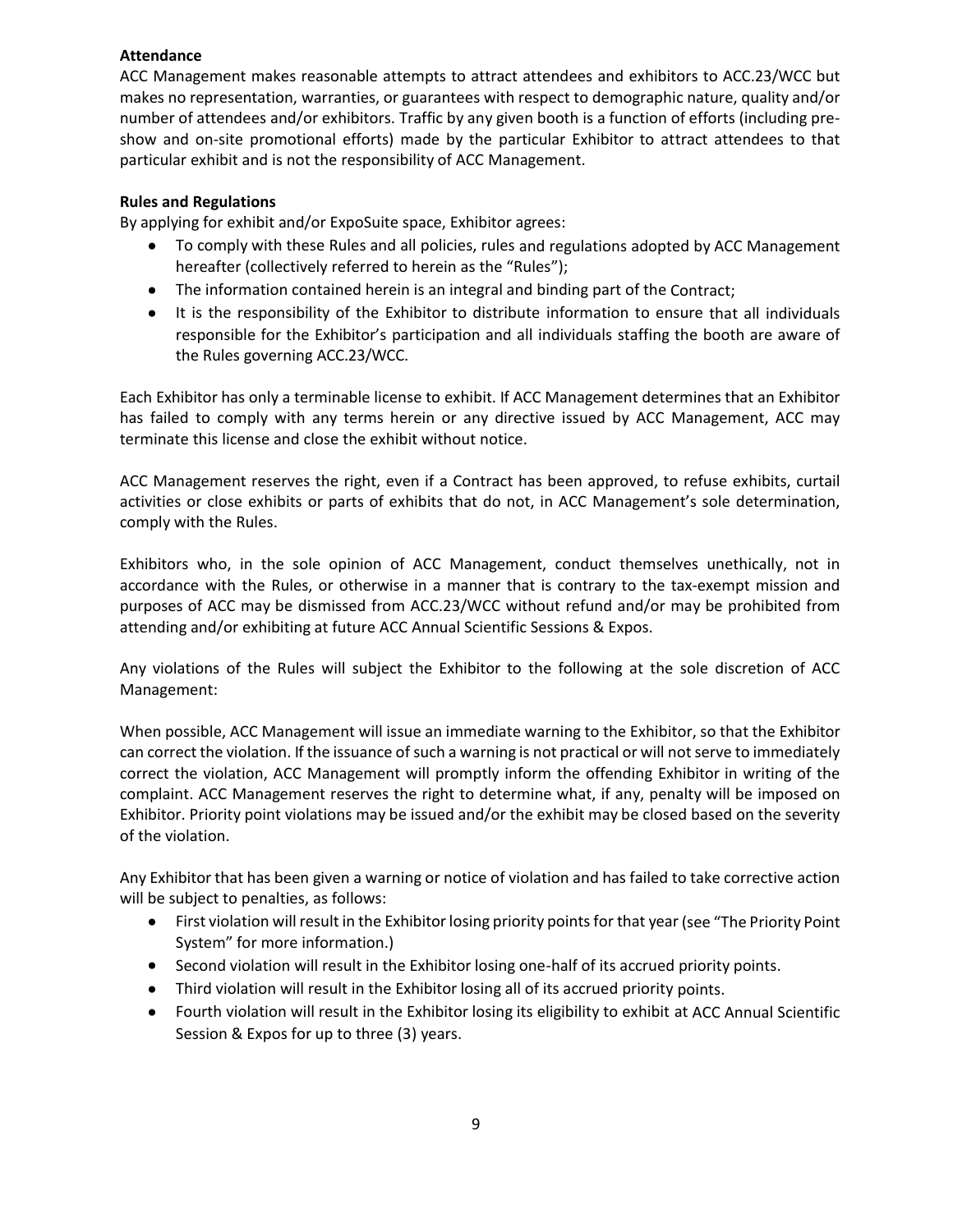ACC Management reserves the right to expel from the exhibit hall(s) any representative of Exhibitor, without warning, for the duration of the show, in instances of particularly objectionable or egregious behavior.

ACC Management will employ floor managers, whose authority to enforce these Rules and any other terms or directives adopted by ACC Management hereafteristhe same asthat held by ACC Management.

All interpretations of the Rules and all letters and questions not specifically covered are subject to the decision of ACC Management, through the Exhibits Committee or the Directors of Exposition, whose decision will be final.

#### **Miscellaneous**

Once signed by the Exhibitor and ACC Management, the space application and contract is irrevocable, and the rights of ACC Management under the contract shall not be deemed waived except as specifically stated in writing by an authorized representative of ACC Management. The Exhibitor further agrees that upon acceptance of the space application and contract by ACC Management, with or without appropriate or timely payment of any and all fees, the contract shall become binding and enforceable in accordance with its terms. It will be binding on the Exhibitor's and ACC Management's successors. If any term, clause or provision hereof is held invalid or unenforceable by a court of competent jurisdiction, such invalidity shall not affect the validity or operation of any other term, clause or provision, and the invalid term, clause or provision shall be deemed to be severed from the agreement.

#### **Applicable Law**

Any claim or cause of action arising out of this agreement shall be governed exclusively by the laws of the District of Columbia without regard to its conflict of laws principles. Any claim or cause of action arising under this agreement shall be adjudicated exclusively in the local or federal courts of the District of Columbia. The Exhibitor hereby submits to the personal jurisdiction of the courts located in the District of Columbia.

#### **Indemnification**

Each Exhibitor agrees to protect, indemnify and hold harmless the following parties (including, but not limited to): ACC, ACC Management, World Heart Federation, the Ernest N. Morial Convention Center, The Freeman Company and its affiliates ("Freeman"), and SPARGO Inc., and each of their respective officers, directors, agents, contractors and employees, from any and all claims, liability, damages or expenses asserted against them or incurred by them as a result of, or in connection with, any loss of or damage to property, or injury to persons resulting from, arising out of or in any way connected with the acts or omissions or breach of the Contract or Rules by the Exhibitor or its agents, servants or employees.

Each party involved in ACC.23/WCC agrees to be responsible for any claims arising out of its own negligence or that of its employees, agents or contractors.

#### **Liability and Insurance**

ACC Management shall in no event be liable to any Exhibitor for any lost business opportunities or for any other type of indirect, consequential or other type of damages alleged to be due to a breach of the Contract, Rules, or other terms arising hereunder or in connection with ACC.23/WCC. It is understood and agreed that the sole liability of ACC Management to the Exhibitor for any breach of this contract or for any other cause of action under any theory of liability arising under this agreement or in connection with ACC.23/WCC shall be limited to a refund of all amounts paid by the Exhibitor to ACC Management pursuant to the Contract, as an exclusive remedy.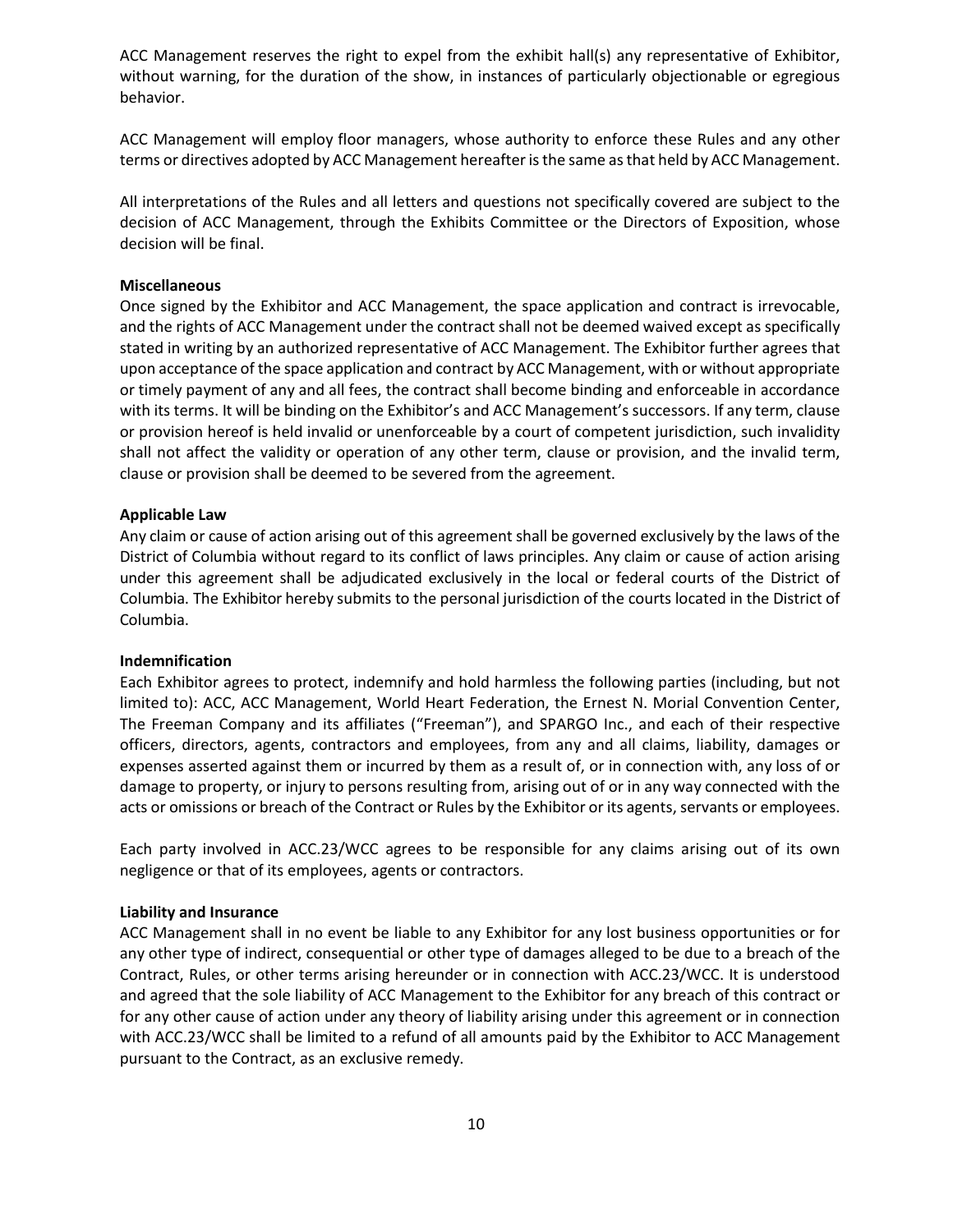The Exhibitor shall, at its sole cost and expense, procure and maintain comprehensive general liability insurance against claims for bodily injury or death and property loss or damage occurring in or upon or resulting from the premisesleased by ACC Management. Such insurance shall include contractual liability and product liability coverage, with combined single limits of liability of not less than two million US Dollars (USD\$2,000,000). Such insurance shall name ACC, ACC Management, World Heart Federation, the Ernest N. Morial Convention Center, Freeman, and SPARGO Inc. as additional insureds. The Exhibitor is required to provide ACC Management, upon request, with said certificate of insurance indicating the appropriate insurance coverage. During the term hereof, the Exhibitor shall maintain Workers' Compensation and Occupational Disease insurance in full compliance with all federal and state laws, covering all of Exhibitor's employees engaged in the performance of any work for Exhibitor. All property of the Exhibitor is understood to remain under its custody and control in transit to and from the exhibition hall.

ACC Management will bear no liability whatsoeverfor personal injuries, whether suffered by an Exhibitor, its employees, its contractors, agents or business invitees. ACC Management will also assume no liability for loss or damage to the property of an Exhibitor, its employees, its contractors, agents or business invitees, regardless of the cause, unless such injury or damage results from, or is caused directly or exclusively by, the negligence or wrongful acts of ACC Management.

Exhibitors must obtain insurance policies covering the transporting of their materials from their home base to ACC.23/WCC, during ACC.23/WCC, and return. Exhibitors must also have public liability and property damage insurance including product liability.

Exhibitors are liable for any damage caused to facility walls, doors, supports, or to Freeman‐ supplied ExpoSuite structure or furnishings, or to other Exhibitors' or facility property. Exhibitors may not apply paint, lacquer, adhesive or any other coating to building columns and floors. The contracted Exhibitor is responsible for all personal and corporate property placed in exhibit or ExpoSuite space.

#### **Cancellation of ACC.23/WCC by ACC**

ACC Management may terminate the Exhibitor's Contract and/or ACC.23/WCC, or any part thereof, when ACC Management, in its sole discretion, believes that (a) the premises in which ACC.23/WCC is or is to be conducted has become unfit for occupancy, or (b) the holding of ACC.23/WCC or ACC Management's performance under the Contract is substantially or materially prevented or interfered with by a cause or causes not reasonably within ACC Management's control. ACC Management is not responsible for delays, damage, loss, increased costs or other unfavorable conditions that arise as a result of such termination. Furthermore, in the event of such termination, ACC Management may retain such part of the Exhibitor's exhibit space fees as shall be required to recompense ACC Management for expenses incurred up to the time of such termination or incident to such termination, with no liability for either party to the contract. The Exhibitor waives all claims for damages or recovery of payments made, except for the return of the pro‐rated amount paid for exhibit space less expenses incurred by ACC Management.

The above phrase "a cause or causes not reasonably within ACC Management's control" includes, but is not limited to: fire, casualty, flood, epidemic or pandemic, earthquake, explosion, accident, blockage, embargo, inclement weather, act or threat of terrorism, riot or civil disturbance; strike, lockout, boycott or other labor disturbance, inability to secure necessary labor, technical or personnel failure, lack of or impaired transportation facilities, employer restrictions on non-essential travel, inability to obtain, condemnation, requisition or commandeering of necessary supplies or equipment or services, war, orders or restraints imposed by civil defense, military or other types of governmental authorities, or acts of God, or such circumstances making ACC's performance impossible, illegal, or commercially impracticable in its sole discretion.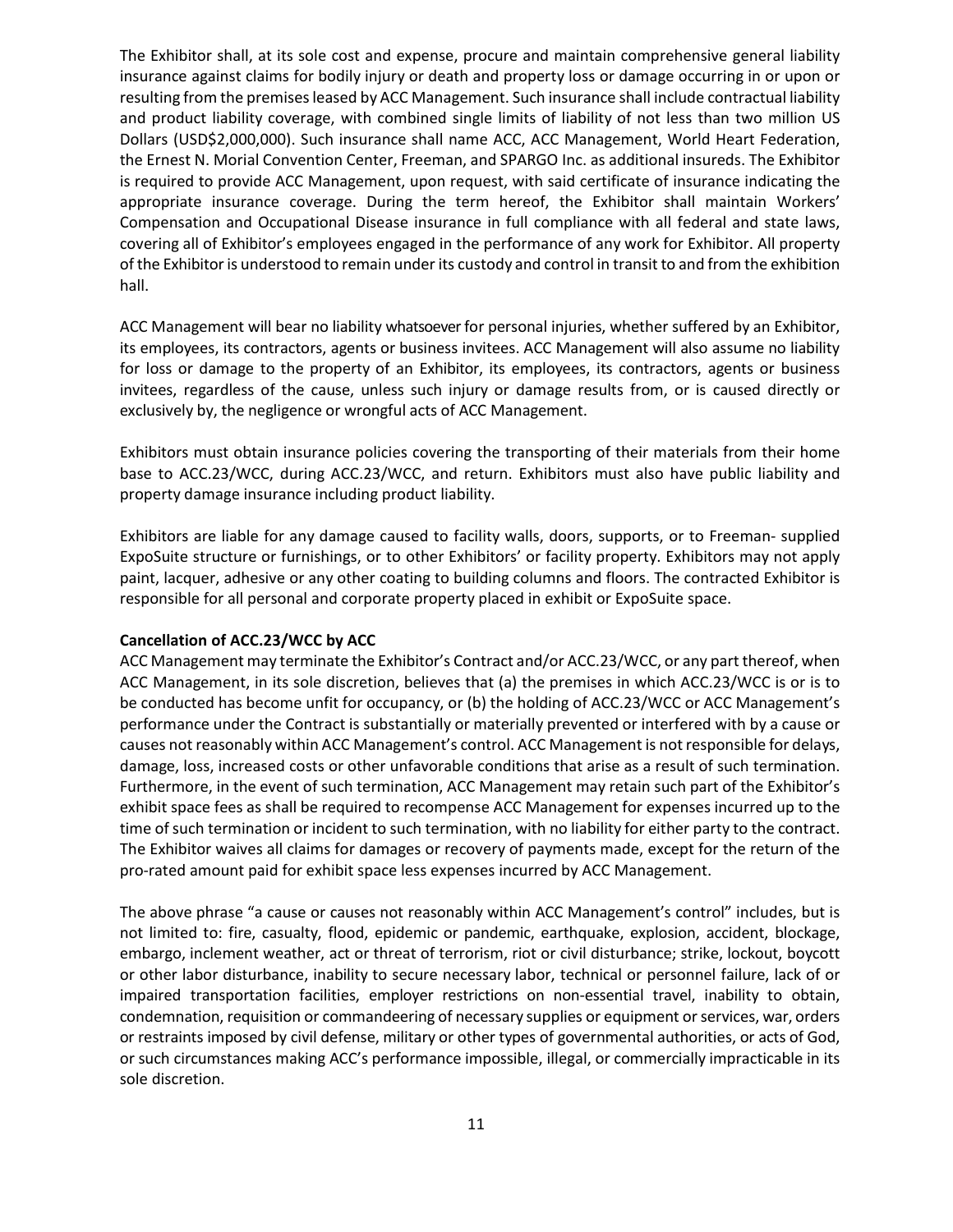### **Exhibit/ExpoSuite Space Assignment**

Although ACC Management will attempt to accommodate Exhibitor requests for specific booths, no guarantees can be made that the Exhibitor will be assigned the specific booth(s) requested. The Exhibitor acknowledges that it is not contracting for a specific booth(s), but rather for the right to participate as an Exhibitor at ACC.23/WCC.

## **Assignment Procedures**

All applications are given consideration for assignment according to the date the completed application and appropriate payment are received by the ACC Expo staff. Applications without the appropriate payment will not be considered confirmed until payment is received, in accordance with the "Terms of Payment" policy.

## **Exhibit Space Selection Process**

## Exhibit Space Selection

ACC will employ an exhibit space selection process for ACC.23/WCC exhibit space via on‐site appointments at ACC.22 or Zoom‐type appointments during the same timeframe. ACC.22 Exhibitors who submit applications and reserve exhibit space for ACC.23/WCC from April 1‐4, 2022 will be assigned exhibit space according to priority point order. Based on priority points accrued through ACC.22, each Exhibitor will be given a scheduled appointment time to select ACC.23/WCC exhibit space via this process.

Appointment times will be sent via email. During the appointment Exhibitors will make their booth space selection from the master floor plan and complete an application for exhibit space. A deposit, although recommended, will not be required at the time of the appointment. An invoice will be sent requiring a fifty percent (50%) deposit by June 3, 2022. Companies reserving exhibit space through this process will be able to cancel without penalty through June 2, 2022.

## General Exhibit Space Selection

Exhibitors who submit applications beginning April 5, 2022 will be assigned on a first‐come, first‐served basis. Exhibitors submitting an online application will select their exhibit space in real‐time. Exhibitors submitting PDF applications should indicate preferred exhibit space choices. ACC Management will attempt to contact the Exhibitor to review and select from available spaces. If the Exhibitor is unavailable to participate at the time they are contacted, ACC Management will refer to the exhibit space choices indicated on the Exhibitor's application. If none of the choices listed is available, ACC Management will, at its discretion, assign the best possible location based on the space preference criteria provided by the Exhibitor on the application.

#### **The Priority Point System**

Priority for exhibit space assignments is given to Exhibitors that have previously exhibited at an ACC Annual Scientific Session & Expo.

**Previous Points ‐** Through ACC.13, a point system based on the amount of space utilized was employed. An Exhibitor accrued one point for each 100 square feet of exhibit, ExpoSuite and Interactive Learning Lab space occupied during each of the most recent five (5) years. In addition, an Exhibitor accrued one (1) point for each year of participation, without limit. Total points earned through ACC.13 were carried over to the following point system. Total points from the following criteria will be added to the previous point total each year. Please note that due to the cancellation of ACC.20/WCC, points were not earned for that year and will not be included in the previous point total.

**Exhibit Space Points ‐** Two (2) priority points are earned for each 100 square feet of exhibit, ExpoSuite and Interactive Learning Lab space purchased for ACC.22.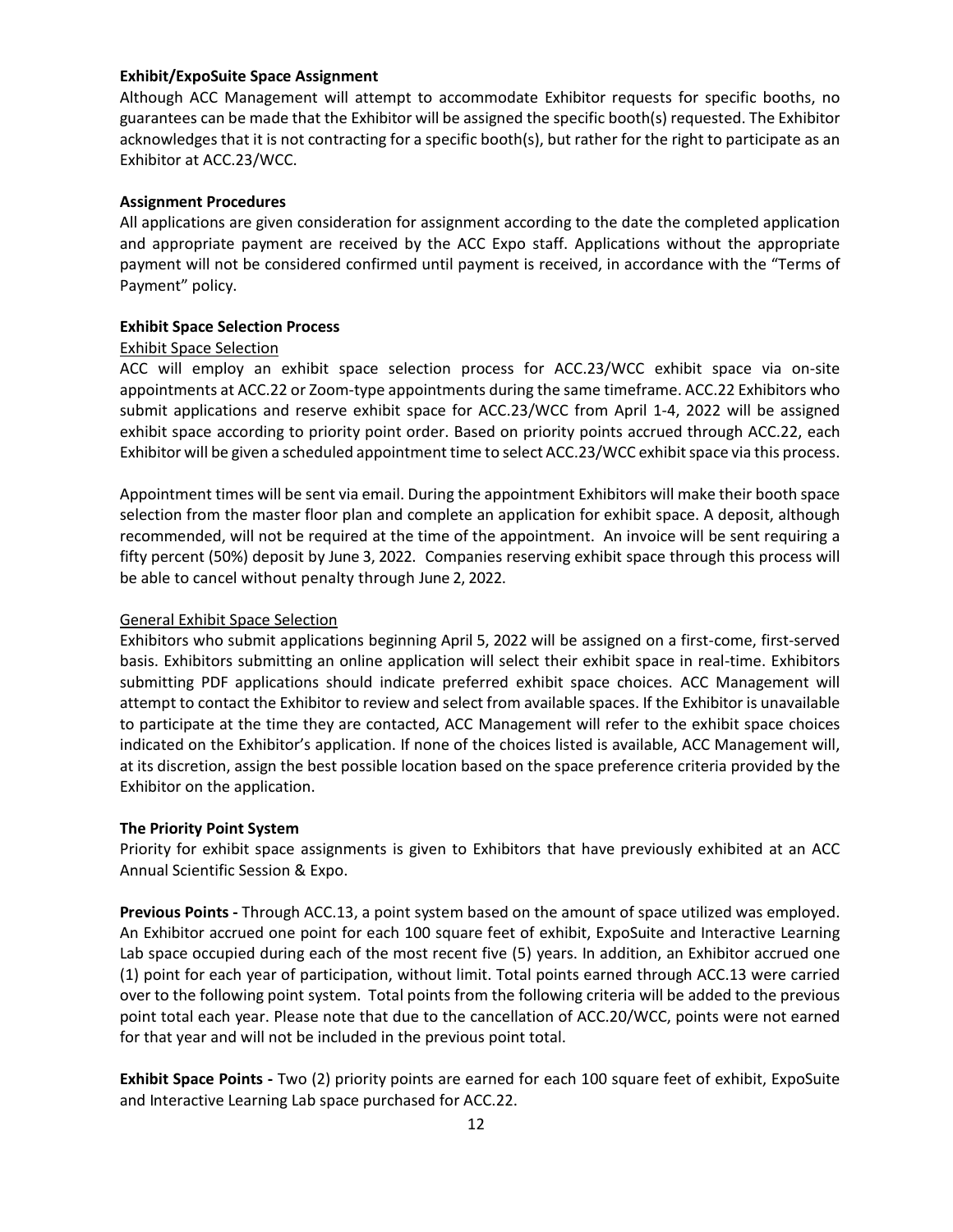**Promotional Opportunities ‐** One (1) priority point is earned for each one thousand five hundred US Dollars (USD\$1,500) spent in promotional opportunity support for ACC.22. Support must be confirmed by March 11, 2022.

**Advertising ‐** One (1) priority point is earned for each one thousand five hundred US Dollars (USD\$1,500) spent on advertising related to ACC.22. Support must be confirmed by March 11, 2022.

**Learning Destinations ‐** One (1) priority point is earned for each one thousand five hundred US Dollars (USD\$1,500) spent on Learning Destinations for ACC.22. Support must be confirmed by March 11, 2022.

**Prime Time Educational Events** ‐ One (1) priority point is earned for each one thousand five hundred US Dollars (USD\$1,500) spent on Prime Time Educational Events for ACC.22. Support must be confirmed by March 11, 2022.

**Future Hub ‐** One (1) priority point is earned for each one thousand five hundred US Dollars (USD\$1,500) spent on Future Hub participation for ACC.22. Support must be confirmed by March 11, 2022.

**Exhibitor Room Block ‐**  Four (4) priority points are earned for reserving hotel rooms in the Exhibitor Room Block through ACC's official housing vendor.

**Ties ‐** Exhibitors with the same number of points will be ordered alphabetically starting with a random letter of the alphabet selected online at *www.randomlettergenerator.com*.

**Mergers ‐** At the Exhibitors' written request, ACC Management will add the merged Exhibitors' points together. Once points are merged, they cannot be separated. Requests to merge points should be submitted in writing to the ACC Directors of Exposition.

**Multiple Divisions and Spin‐Offs ‐** Multiple division and spin‐off Exhibitors will be awarded the highest points of any of the previous exhibiting Exhibitors. This process will allow Exhibitors to contract separately while maintaining their own identities (exhibits, exhibitor listings, badges, etc.).

**Co‐Marketing ‐** If two (2) or more Exhibitors are involved in the development of a product and wish to exhibit in one co-branded exhibit space, the co-marketed booth will earn points independently of their respective parent organizations. In the first year of the co-market booth, however, the highest previous points of any of the parent organizations will be used as the co-market's points.

**How Points May Be Lost ‐** Total points are reduced by fifty percent (50%) after missing one (1) year of exhibiting and are completely forfeited after missing two (2) consecutive years of exhibiting. Priority points may also be lost if the Exhibitor violates the Rules, as determined by ACC Management in its sole discretion. Exhibitors may request a summary of their priority points by submitting a written request to *accexhibits@spargoinc.com*.

#### **Waiting List**

Any Exhibitor not pleased with the initial assignment may submit a written request to *accexhibits@spargoinc.com* to be placed on a waiting list for possible reassignment. The waiting list will receive consideration for reassignment on a first-come, first-served basis. No guarantees can be made that another choice will be available.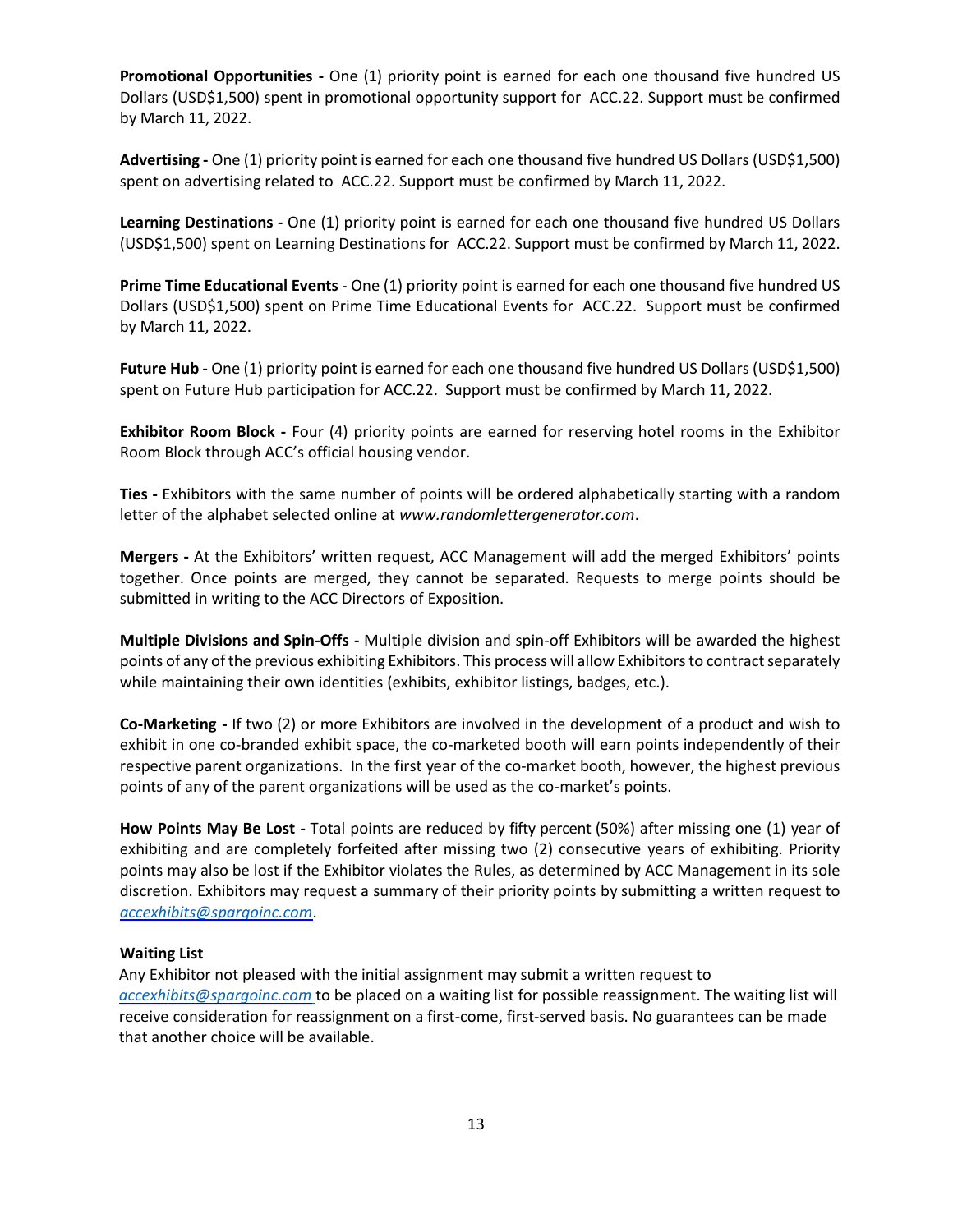## **Relocation of Exhibits**

ACC Management reserves the right to alter locations of exhibits as shown on the official floor plan, if deemed, in the sole discretion of ACC Management, to be advisable or in the best interests of ACC.23/WCC.

## **Using Your ExpoSuite Space**

The Exhibitor agrees to utilize the ExpoSuite(s) for face-to-face client meetings, Exhibitor personnel meetings, or hospitality functions during ACC.23/WCC. Formal presentations or any other educational symposia, sessions, or activities are not allowed at any time within the Exhibitor's assigned ExpoSuite. Any Exhibitor violating this rule will lose access to their assigned ExpoSuite and will incur a priority point violation.

Exhibitor may attach signage to the exterior of their ExpoSuite(s), provided it's done with low‐adhesive tape that does not damage the wall panels or hardware. Signage must be hung flat against the surface of the exterior panels. Exhibitor‐provided exterior signage must be approved in advance by ACC Management. All activities must be confined within the contracted ExpoSuite space. Due to Fire Marshal regulations, no tables, chairs, or other furnishings may be placed in un‐contracted aisles surrounding an ExpoSuite. If a reception area is needed, Exhibitors may rent adjoining ExpoSuite spaces, or use an area within their contracted *booth* space to check in guests.

The ExpoSuite(s) occupation dates are March 3‐6, 2023. Suites will have keypad locks; the lock code will be provided on the door during move‐in.

The Exhibitor is responsible for all ExpoSuite furnishings outside of any provided as part of the cost of the space. Additional furnishings are available through Freeman (General Contractor).

## **Installation, Hours of Operation, Dismantling**

ACC Management reserves the right to alter ACC.23/WCC Expo hours in any manner whatsoever if, in its sole discretion, such alteration is in the best interest of ACC Management.

Installation: Exhibitors will have access to their assigned ExpoSuite(s) on March 2, beginning at 12:00 Noon. Exhibitors are permitted to "prep" their assigned ExpoSuite(s) for the official opening during this time.

#### **Hours of Operation:**

The times during which ExpoSuite holders may host meetings are as follows:

- Friday, March 3: 9:00 a.m. –4:45 p.m. (Exhibitor staff only; no attendee access)
- Saturday, March 4: 9:00 a.m.–4:45 p.m.
- Sunday, March 5: 9:00 a.m.–4:45 p.m.
- Monday, March 6: 9:00 a.m.–2:00 p.m.

#### **Registration and Admission**

Admission to ExpoSuites will be by official badge obtained upon registration, entitling the wearer to unlimited attendance in accordance with ACC Management policy. The badge is not transferable. All attendees of meetings held in ExpoSuites must be badged as either an Exhibitor or other attendee category.

ACC Management shall have sole authority over admission policies at all times. If for any reason a properly badged exhibitor or representative desires to enter the ExpoSuite area in advance of the prescribed time, a request specifying the reason and giving the names of all persons who will enter the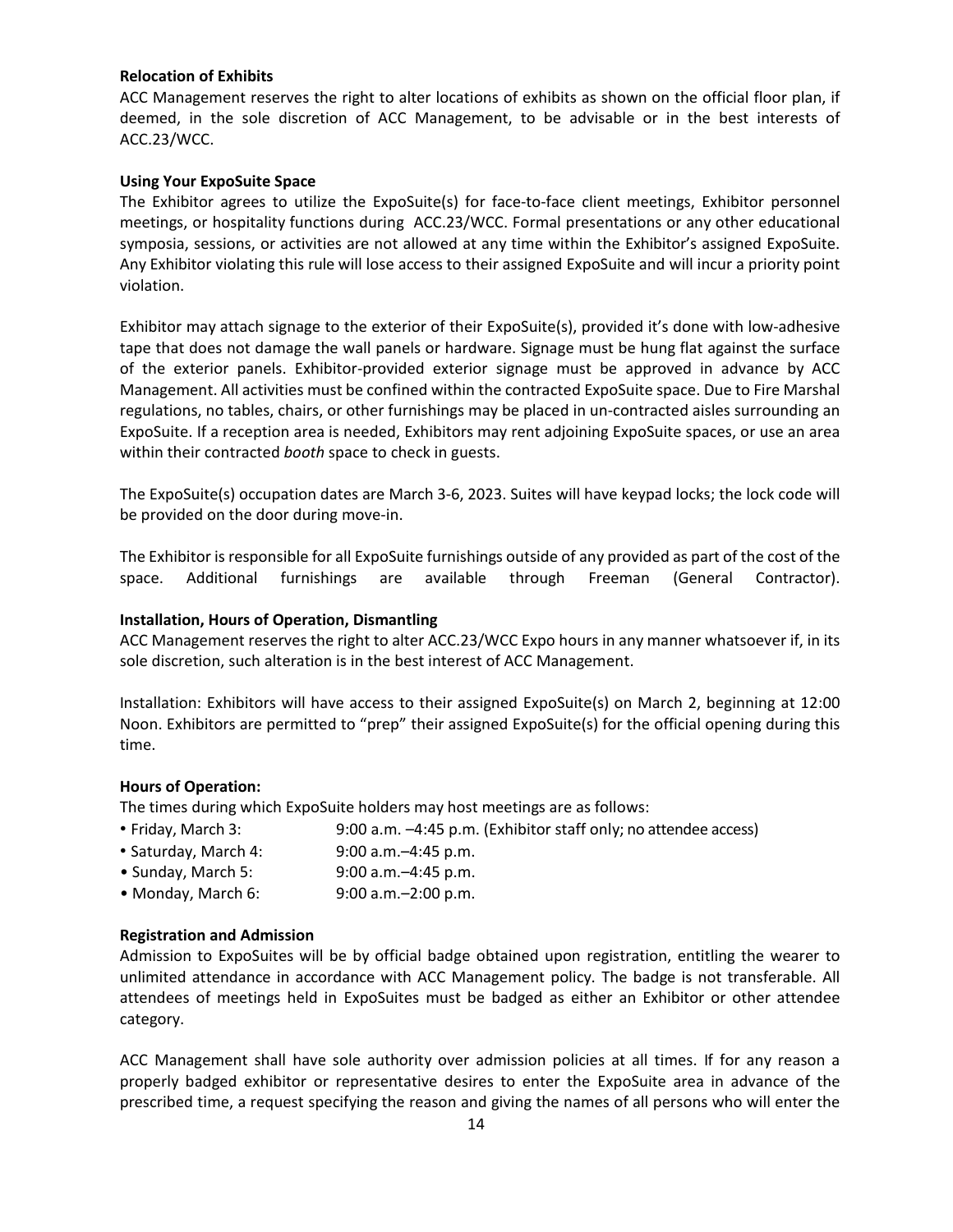ExpoSuite area in accordance with such request shall be presented to the contractor designated by ACC Management for approval. Exhibitors receiving approval will be required to have an official security representative escort the group to the designated ExpoSuite. All costs associated with admission during non‐official hours, including but not limited to security, will be the responsibility of the Exhibitor.

#### **Alcoholic Beverages**

The sale, consumption, distribution or storage of alcoholic beverages in exhibit booths is not permitted at any time.

Exhibitors are permitted to serve alcoholic beverages within the confines of their contracted ExpoSuite spaces only. Exhibitors choosing to do so must purchase all beverages from Centerplate ‐ the official caterer of the Ernest N. Morial Convention Center ("ENMCC") (see "Food and Beverages," for more information). Centerplate requires that all alcoholic beverages be dispensed by only their employees or agents.

#### **Children**

Exhibitors may not employ children (defined as anyone under 18 years of age) in any capacity at the meeting. Under no circumstances will children be allowed in the exhibit hall(s) during installation or dismantle. During Expo hours, children will be permitted in the exhibit hall(s) only if accompanied by an adult at all times. In addition, children between 12 and 18 years of age are required to register for admission to the Expo. For reasons of insurance liability and safety, strollers and infant carriers are not permitted in the exhibit hall(s) at any time. Infants must be held at all times. Because of limited seating capacity and the highly technical nature of the education program, children are not invited to attend presentations.

#### **Clinical Testing**

Exhibitors are permitted to conduct clinical tests, such as cholesterol screening and blood pressure monitoring, from their booth(s) (see "Hazardous Waste Disposal," for more information). All Exhibitors that plan to conduct clinical testing must register this activity by Feb. 10, 2023, via the Additional Booth Activities form found online (*www.expo.acc.org*) in the Exhibitor Service Kit.

#### **Distribution, Display and Demonstrations of Products, Technologies and Services**

Distribution, display and demonstrations of products, technologies and services, and solicitation of orders, are limited to the space occupied by the Exhibitor in the exhibit hall(s). Such activities are not permitted in the registration and poster session areas; in or near education rooms; in parking lots; or in any hotel, with the exception of ACC‐approved ancillary events as outlined in the Ancillary Event Guidelines. **Noncompliance with this regulation will result in the prompt removal of the offending** person and property from that area and will result in the loss of ACC.23/WCC priority points by the **Exhibitor.**

#### **Distribution of Printed Materials**

Distribution of printed materials (including promotional materials, publications, ancillary event invitations/announcements and books), audio recordings and/or videos by industry or its agents is limited to the space occupied by the Exhibitor in the ACC exhibit hall. Such materials are not permitted in the registration and poster session areas; in ACC publication bins; on counters, restaurant and/or lounge tables; in or near education rooms; in parking lots; or in any hotel. **Noncompliance with this regulation will result in the prompt removal of the offending person and property from that area and will result in the loss of ACC.23/WCC priority points by the Exhibitor.**

**All promotional materials (including announcements, signage, invitations, emails, websites,**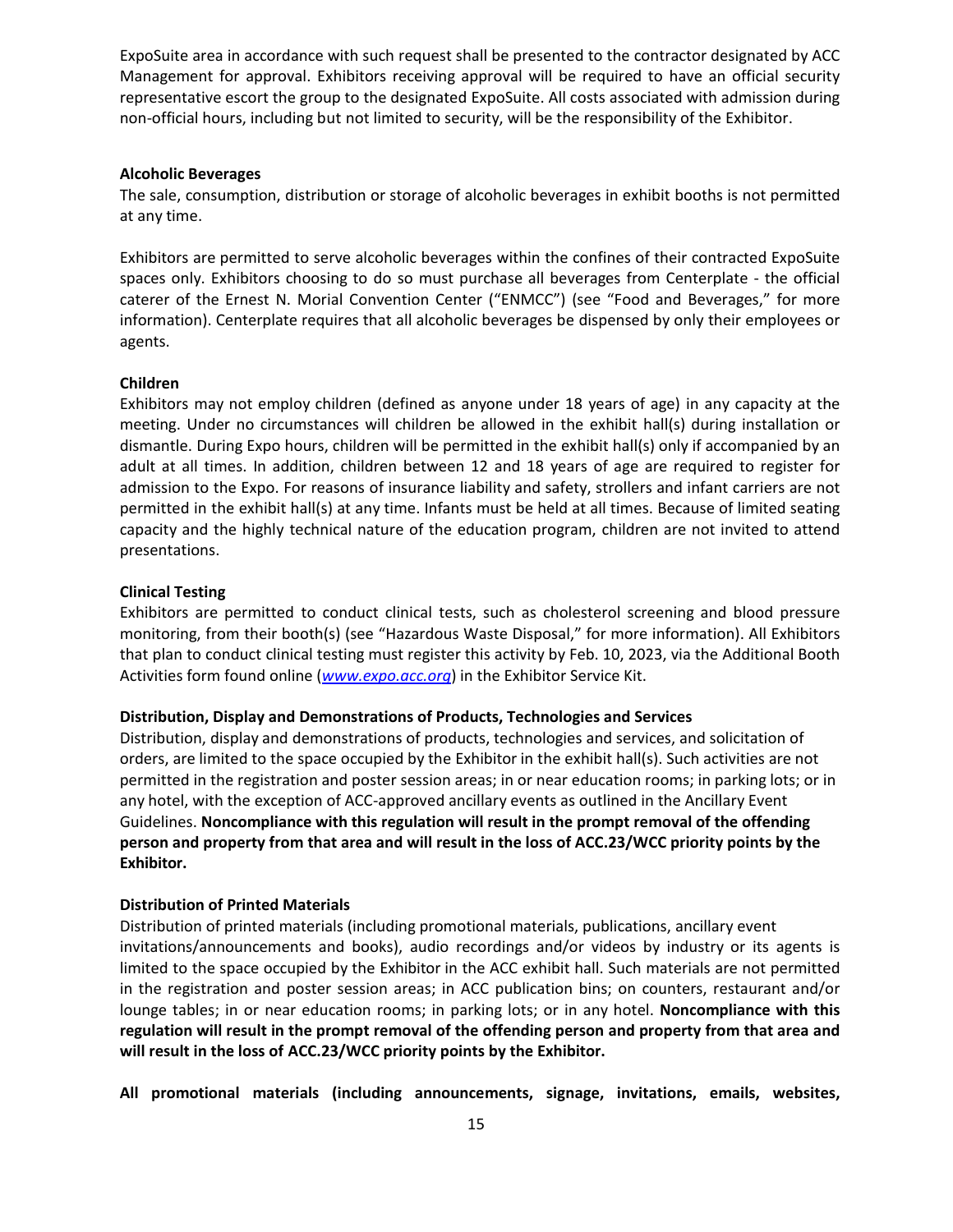**advertisements, posters and flyers) must be approved by ACC Management prior to printing, use and/or distribution. Final versions of materials should be submitted for approval by Feb. 17, 2023.** 

Submissions should be sent to *promotional@acc.org.* Please allow a minimum of five (5) business days for approval. See "ACC.23/WCC Logo and Language Usage Guidelines," available at *www.expo.acc.org*, for more information.

#### **Drawings, Raffles and Quizzes**

Drawings and raffles may be conducted by an Exhibitor provided the following conditions are met:

- The item(s) to be awarded is/are modest in value and educational in nature.
- All attendees must be eligible to enter.
- The drawing must take place after the conclusion of ACC.23/WCC.
- It is the responsibility of the Exhibitor to notify the winner and to make arrangements for the transfer of the prize to the winner.

All drawings and raffles must be submitted to ACC Management for review and approval by Feb. 10, 2023, via the Additional Booth Activities form found online (*www.expo.acc.org*) in the Exhibitor Service Kit.

All quizzes, tests, challenges, surveys, etc., must be directly related to cardiovascular diagnosis and/or the practice of cardiology, and must be submitted to ACC Management for review and approval by Feb. 10, 2023, via the Additional Booth Activities form found online (*www.expo.acc.org*) in the Exhibitor Service Kit.

#### **Embargo Policies**

The ACC.23/WCC Embargo Policies will be published at *http://www.acc.org/footer‐pages/media‐ center/annual‐scientific‐session*. Exhibitors and their public relations representatives are required to abide by the ACC embargo and confidentiality policies governing the disclosure of scientific research results contained in late‐breaking clinical trial presentations and abstracts. Anyone determined by ACC to have violated the embargo policies may be withdrawn from the program or subject to other sanctions. All questions and requests regarding ACC's embargo policies must be submitted in writing to Nicole Napoli, Media Relations, at *nnapoli@acc.org.*

#### **Entertainment**

In keeping with the professional, educational nature of ACC.23/WCC, the use of balloons or live animals, magicians, puppet shows, fortune tellers, dancers, costumed characters, celebrity look‐alikes, mimes, robots or other like entertainment is prohibited. Live performance of music is prohibited.

Exhibitors may utilize the services of a celebrity only if he/she is routinely employed as a spokesperson for the product, service or technology on display at ACC.23/WCC. Exhibitors wishing to have such a celebrity in their booth must submit the proposed schedule and activity for the celebrity to ACC Management for review and approval by Feb. 10, 2023, via the Additional Booth Activities form found online (*www.expo.acc.org*) in the Exhibitor Service Kit. Exhibitors utilizing less than 400 square feet of island space will not be considered for this type of activity due to crowd control concerns.

#### **Exhibitor Conduct**

All Exhibitors are expected to contribute to an overall professional environment, and ACC Management reserves the right to make on-site judgments regarding conduct that detracts from the environment. Exhibitors and their vendors, contractors and agents must conduct themselves and wear attire consistent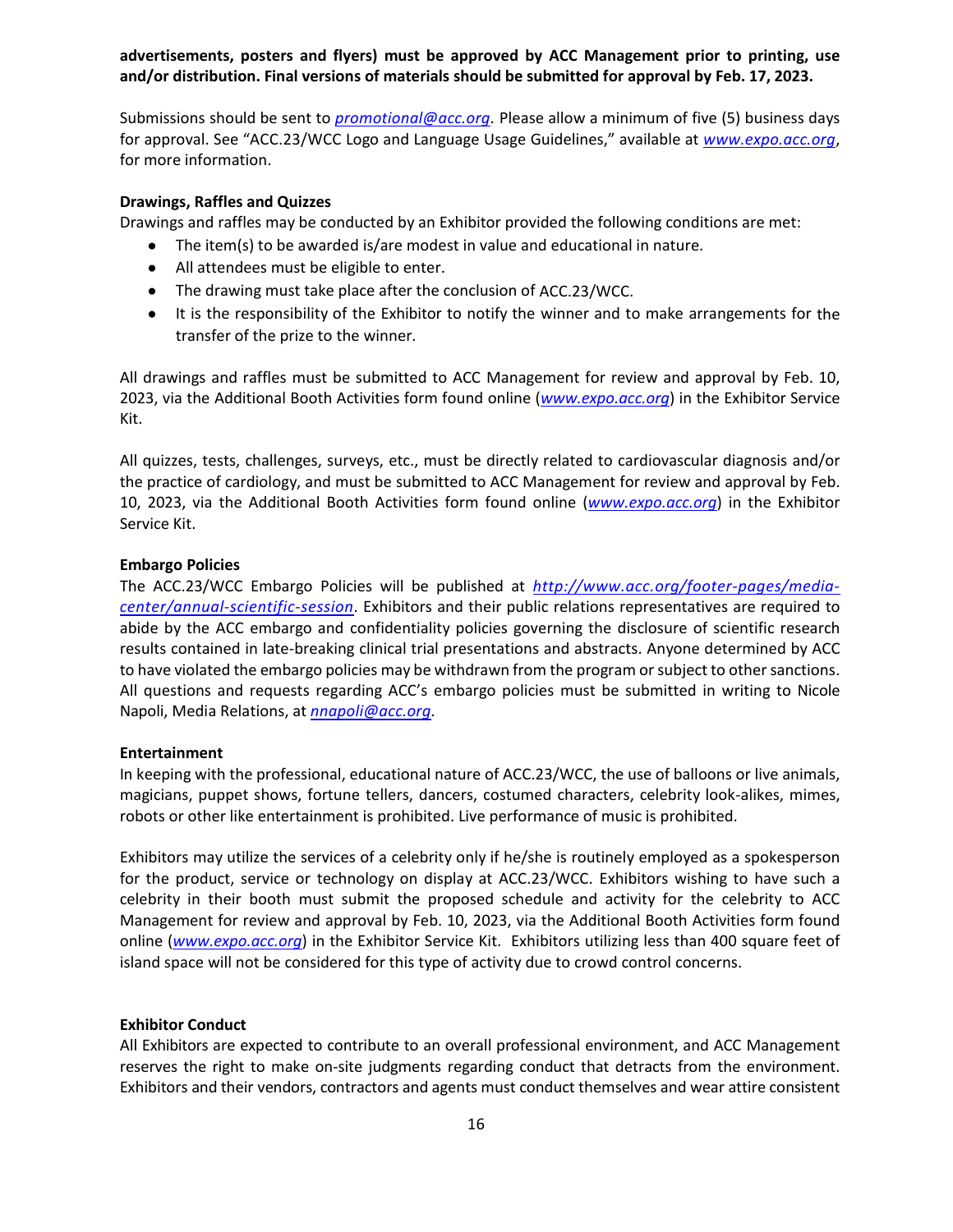with the professional decorum of the meeting.

**Exhibitor personnel may not enter another Exhibitor's booth space without obtaining permission, nor should personnel block access to another booth. Violation of this rule will result in the expulsion of the offending Exhibitor from the exhibit hall(s) for the duration of the show, and the loss of ACC.23/WCC priority points by the Exhibitor.**

As a courtesy to those attending ACC.23/WCC and to fellow Exhibitors, booths must be open and staffed during all Expo dates and hours of operation. Failure to do so will result in the loss of the Exhibitor's priority points for ACC.23/WCC, and/or affect the Exhibitor's ability to exhibit at a future ACC Annual Scientific Session & Expo. **Packing of equipment, literature or other materials, or dismantling of exhibits, is not permitted until 2 p.m. on March 6, 2023**. Exhibitorsthat begin dismantling before 2 p.m. will receive a priority point violation.

## **Food and Beverage**

Exhibitors at ACC.23/WCC will be permitted to serve food and non‐alcoholic beverages in their exhibit booths during all exhibit hours.

Centerplate isthe official caterer of the Ernest N. Morial Convention Center ("ENMCC") and has exclusive catering rights to provide food and beverage (including bottled water) services within the center. All food and beverage items must be supplied and prepared by Centerplate unless arrangements have been made and appropriate corkage fees determined. No food, beverage or alcohol will be permitted to be brought into or removed from the convention center without written approval. Requests for exceptions must be received by Centerplate no lessthan four (4) weeks before the first day of the event. Centerplate reserves the right to assess a charge for such exceptions to exclusivity.

Exhibitors whose product includes food or beverage should work with the caterer to determine portion size allowed and/or applicable charges for sampling.

Exhibitors will be permitted to serve food and beverages(alcoholic and non‐alcoholic) within the confines of their contracted ExpoSuite spaces, if provided by Centerplate.

Any Exhibitor whose food distribution creates an excessive trash issue will be responsible for ensuring trash removal during show hours, at the Exhibitor's expense.

Please note that the *sale* of food and/or beverages by Exhibitors is strictly prohibited in the exhibit hall(s).

#### **Giveaways**

ACC Management is a signatory to the Code for Interactions with Companies("Code"), developed by ACC Management and other members of the Council of Medical Specialty Societies ("CMSS"). The Code provides detailed guidance to medical specialty societies on appropriate interactions with for‐profit Exhibitors in the health care sector. The Code is voluntary and is designed to ensure that societies' interactions with Exhibitors are independent and transparent, and advance medical care for the benefit of patients and populations.

As stated in the Code, ACC Management will only permit Exhibitors to distribute giveaways that are educational for physicians and/or patients, and modest in value.

An Exhibitor is defined as a for-profit entity that develops, produces, markets or distributes drugs, devices, services or therapies used to diagnose, treat, monitor, manage and alleviate health conditions.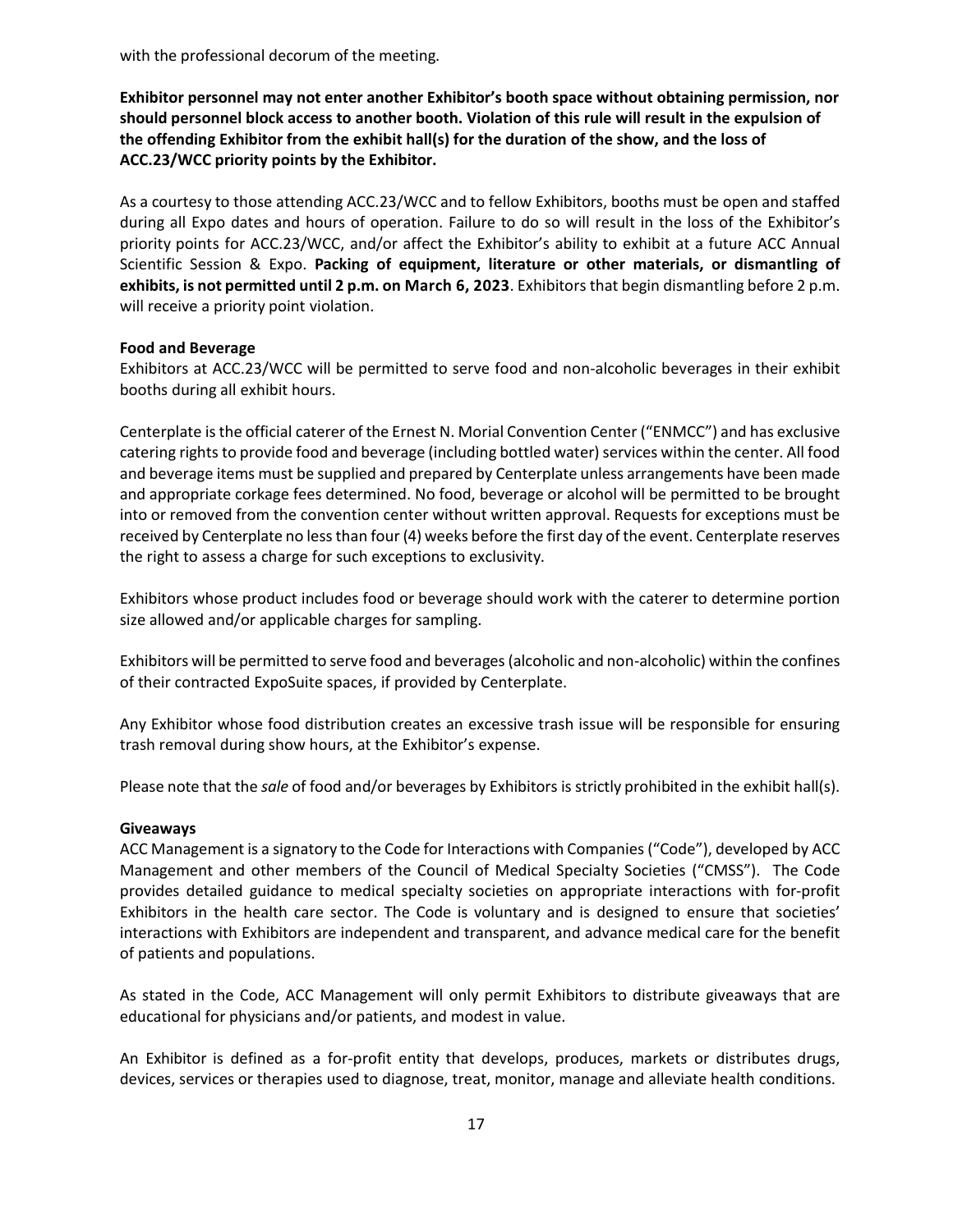Non‐profit Exhibitors may give away items that are associated with products or services of the Exhibitor and/or are related to the physician's work. These giveaways must also be modest in value.

In addition, Exhibitors are encouraged to review and adhere to other applicable guidelines and codes of ethics (see "Industry Guidelines" for more information). ACC Management also encourages all Exhibitors to check with their companies' own medical affairs/compliance staff for guidelines adhered to by their own companies.

All giveaways must be registered by Feb. 10, 2023, via the Additional Booth Activities form found online (*www.expo.acc.org*) in the Exhibitor Service Kit.

To learn more about the CMSS Code for Interactions with Companies, please visit *www.cmss.org* and click on "CMSS Policies & Positions" and then "Code for Interactions."

#### **Hazardous Waste Disposal**

The disposal of, treatment and transportation of medical/hazardous waste must be pre‐arranged with a qualified medical/hazardous waste disposal company.

Exhibitors that plan to produce hazardous waste during the course of their exhibit must notify ACC Management by Feb. 10, 2023, via the Additional Booth Activities form found online (*www.expo.acc.org*) in the Exhibitor Service Kit.

#### **Hazards and Firearms**

Equipment with sharp or protruding edges at any level that may pose a potential danger to attendees and/or exhibit personnel must have protective covering and/or be flagged.

No firearms of any nature may be brought into the convention center during the duration of the ACC Annual Scientific Session & Expo.

#### **Investigational Products**

Exhibitors are reminded of the FDA restrictions on the promotion of investigational and pre‐approved drugs, devices and procedures. Information regarding FDA regulations should be obtained directly from the FDA. For more information, visit

*www.fda.gov/RegulatoryInformation/Guidances/default.htm*.

It is the responsibility of Exhibitors to ensure adherence to FDA regulations, policies, practices and guidelines, and all other applicable industry guidelines, concerning the demonstration, discussion, use and/or display of products, technologies and/or services at ACC.23/WCC.

## **Laser Equipment**

Exhibitors demonstrating or displaying lasers must comply with all provisions of ANSI Z136.1. Any potentially dangerous laser beams must be enclosed or otherwise made inaccessible to spectators. All laser beams must terminate in a beam lock sufficient for the wavelength and energy of the beam. Precautions must be taken to eliminate exposure to stray beams or spurious reflections.

Exhibits requiring the use of laser equipment for demonstration purposes must submit a written request by Feb. 10, 2023, to ACC Management via the Additional Booth Activities form found online (*www.expo.acc.org*) in the Exhibitor Service Kit. The request must be accompanied by written assurance that protective shields will be in place and that all safety requirements will be met. All such requests will be considered by the convention center and ACC Management, whose decision will be final.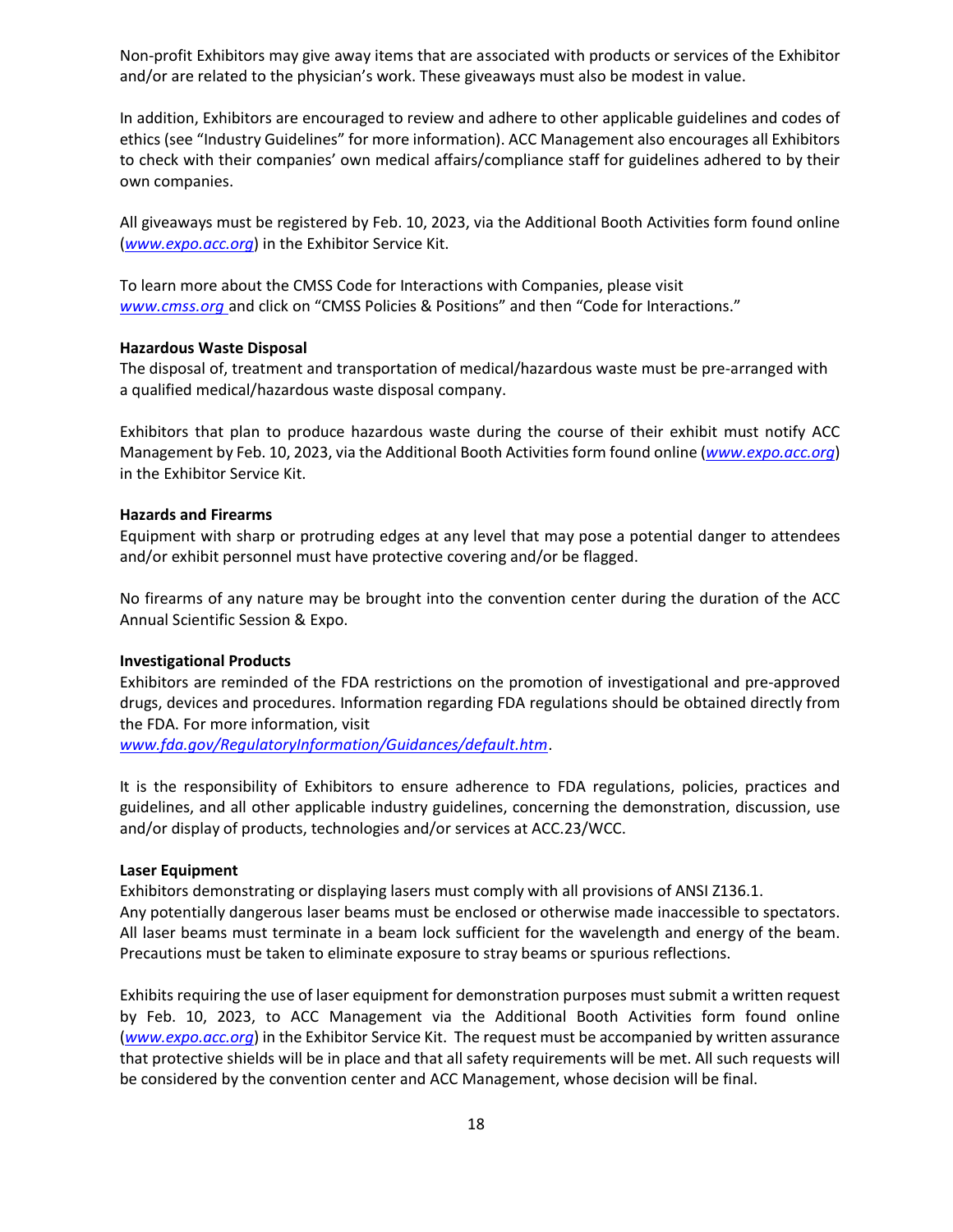## **Industry Guidelines**

It is the responsibility of Exhibitors to ensure adherence to FDA regulations, policies, practices and guidelines, and all other applicable industry guidelines (including, but not limited to, those listed below), concerning the demonstration, discussion, use and/or display of products, technologies and/or services at ACC.23/WCC. In addition, ACC Management encourages all Exhibitors to check with their companies' own medical affairs/compliance staff for guidelines adhered to by their own companies.

Additional information about industry guidelines should be obtained from the organizations directly.

- Accreditation Council for Continuing Medical Education (ACCME)—Policies on Commercial Support and Disclosure
- Advanced Medical Technology Association (AdvaMed)—Code of Ethics on Interactions with Health Care Professionals
- American Medical Association (AMA)—Opinion 8.061 Gifts to Physicians from Industry
- Centers for Medicare & Medicaid Services (CMS) Physician Payment Sunshine Act
- Council of Medical Specialty Societies (CMSS)—Code for Interactions with Companies
- Department of Health and Human Services—Office of Inspector General (OIG)— Compliance Program Guidance for Pharmaceutical Manufacturers
- Food and Drug Administration (FDA)—Guidance Documents for FDA‐Regulated Products
- Patient Protection and Affordable Care Act (PPACA)—Reporting Transfers of Value to Healthcare Providers
- Pharmaceutical Research and Manufacturers of America (PhRMA)—Code on Interactions with Healthcare Professionals

## **Leadership Participation in the Exhibit Hall**

For the purpose of ACC.23/WCC, ACC Leadership is defined as officers in the presidential line of succession (e.g., the Vice President, the President, and the Immediate Past President) of the ACC; the chief executive officer of ACC; the editor(s)‐in‐chief of any ACC journal; and the chair and co‐chair of the Annual Scientific Session Program Committee. Linksto lists of the ACC Leadership can be found by visiting the ACC website at *http://www.acc.org/about‐acc/leadership*.

ACC Leadership may not participate as leaders or presenters in Exhibitor promotional/marketing events held in the exhibit hall. In addition, ACC Exhibitors are prohibited from using any image, video or other likeness of any of the ACC Leadership in their exhibit booths or ExpoSuites. Exhibitors determined by ACC Management to have violated this policy will be required to cease the presentation and/or remove the image, video or likeness, and may be subject to a priority point violation.

## **Lighting**

The use of flashing, strobe, unduly garish or otherwise objectionable lighting (as determined by ACC show management) is prohibited.

## **Logos, Names and Insignia**

The ACC and ACCF logos, names, insignia and other identifying marks may not be used on any Exhibitor marketing, promotional or booth materials, either inside or outside the exhibit area. No endorsement by ACC of the Exhibitor or its products or services, expressed or implied, is permitted or intended. The name of the association may not be included in any advertising for meetings sponsored by another organization or group without written permission from ACC Management.

Furthermore, the fact that an Exhibitor or its goods or services were exhibited at an ACC Annual Scientific Session & Expo cannot be used in advertisements or promotional activities by the Exhibitor.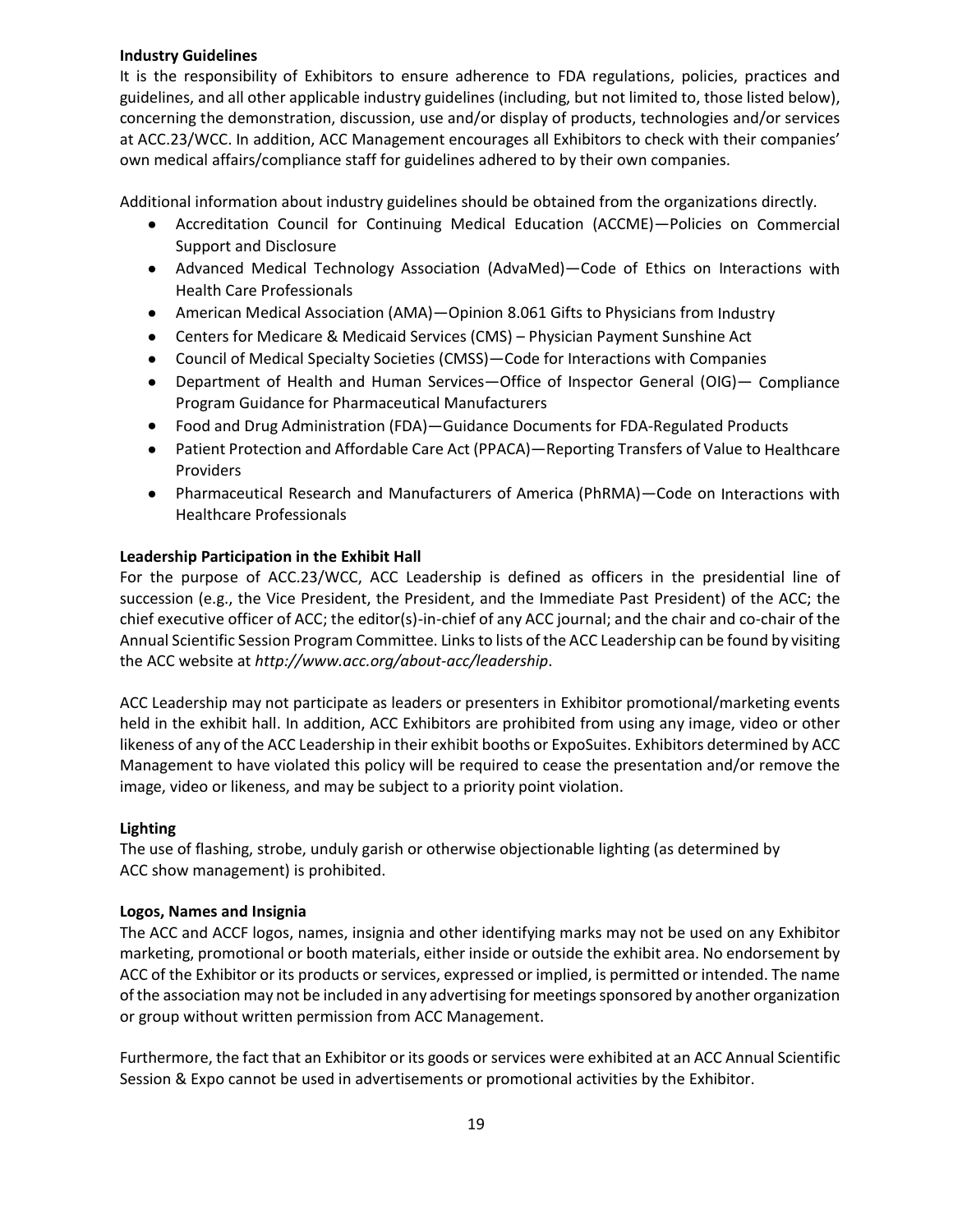ACC Management will grant a limited, non‐exclusive, non‐transferable license to ACC.23/WCC exhibitors and advertisers to use the ACC.23/WCC name and logo in an appropriate manner in conjunction with their advertisements and other materials promoting that Exhibitor's or advertiser's participation at ACC.23/WCC. The Exhibitor shall utilize the ACC.23/WCC logo and language consistent with usage guidelines provided by ACC.

**All promotional materials (including announcements, signage, invitations, emails, websites, advertisements, posters and flyers) must be approved by ACC Management prior to printing, use and/or distribution. Final versions of materials should be submitted for approval by Feb. 17, 2023.** 

Submissions should be sent to *promotional@acc.org*. Please allow up to five (5) business days for approval. See "ACC.23/WCC Logo and Language Usage Guidelines," available at *www.expo.acc.org*, for more information.

#### **Medication Samples**

Distribution of prescription medication samples is not permitted.

## **Models**

Personnel contracted as models or demonstrators are required to wear attire consistent with the professional decorum of the meeting or, when appropriate, sports attire, including sweat suits, shorts and T-shirts. Tight-fitting or other inappropriate garments will not be permitted in the exhibit hall(s). The use of minors, celebrity look‐alikes or live animals as models is prohibited.

Exhibitors are responsible for ensuring that personnel contracted as models or demonstrators adhere to the Rules, including, but not limited to, "Distribution, Display and Demonstration of Products", "Distribution of Materials" and "Obstructing Aisle Space".

## **Obstructing Aisle Space**

Demonstrations, lighting, booth models, literature distribution and sound levels must not interfere with the flow of aisle traffic. Adequate space/seating for presentations, clinical testing, retail sales and demonstrations must be provided within the Exhibitor's booth space. ACC Management reserves the right to have the Exhibitor discontinue any activity or dismantle any display/demonstration feature that interferes with the normal traffic flow in the aisles or that overflows into neighboring exhibits. Violation of this rule will result in the loss of ACC.23/WCC priority points by the Exhibitor.

## **Photography and Videography**

Recording video and taking photographs (with film or digital devices, including camera phones), other than by the ACC official photographer or videographer, is prohibited in the Expo, including the Learning Destinations (e.g., the Future Hub, Industry-Expert Theaters, Interactive Learning Labs, Innovation Stage). Unapproved photos and/or videos will be confiscated.

The following exceptions shall apply, provided appropriate permission has been obtained from ACC Management:

- Exhibitor's Own Booth/ExpoSuite
- Exhibitors and their display houses may photograph and/or record video of their own booth(s), ExpoSuite(s) and/or Learning Destinations for marketing or archival purposes. Booth photography/videography is limited to installation hours, dismantle hours, and non‐expo hours (i.e., in the morning before the Expo opens and after it closes in the afternoon). Learning Destination photography/videography is limited to the time during which the participant's presentation is taking place.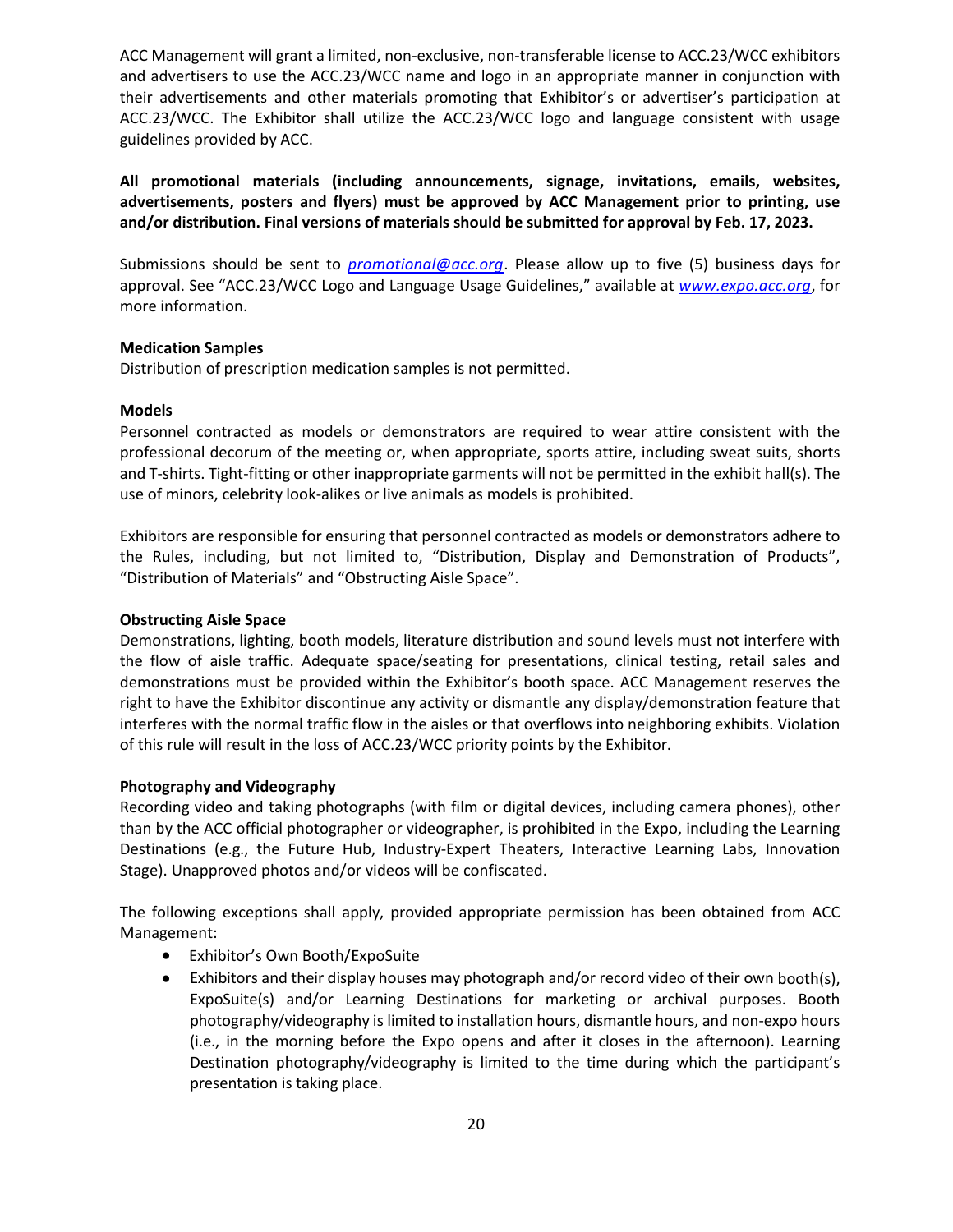If an Exhibitor wishes to use a hired photography/videography vendor other than the ACC official photographer/videographer, the Exhibitor will be required to submit an EAC Request for the company, and ACC Management will require an EAC application and certificate of insurance as with other nonofficial vendors. ACC Management may require that the requesting Exhibitor hire a security officer or obtain the services of an ACC Floor Manager to accompany the photographer/film crew.

A representative of one Exhibitor may not photograph or record video of another Exhibitor's booth at any time. **Violation of this rule will result in the expulsion of the offending Exhibitor from the exhibit hall(s) for the duration of the show; confiscation/deletion of the photo(s) and/or video; and the loss of ACC.23/WCC priority points by the Exhibitor.**

#### **Media**

Appropriately‐vetted and badged members of the media attending ACC.23/WCC will be permitted to photograph and/or record video of the general exhibit halls. Media personnel must obtain prior permission from specific Exhibitors before taking photos or video of (or within) individual booths. In addition, media personnel must obtain prior permission from ACC Management and specific Learning Destination participants before taking photos or video of (or within) Learning Destinations. Media who take photos or record video of (or within) specific booths or the Learning Destinations without receiving permission, or after permission has been denied by the Exhibitor or ACC Management, may be expelled from the exhibit hall(s) for the remainder of the Expo and will have any unauthorized photos/videos confiscated/deleted.

During ACC.23/WCC, attendees, vendors, guests and Exhibitors may be photographed by the official ACC photographer, or videotaped by official ACC videographers. An individual's photo, likeness or image may be used in future promotional ACC publications or materials.

#### **Promotional Materials**

All promotional materials (including announcements, signage, invitations, emails, websites, advertisements, posters and flyers) must be approved by ACC Management prior to printing, use and/or distribution. Final versions of materials should be submitted for approval by Feb. 17, 2023.

Submissions should be sent to *promotional@acc.org*. Please allow up to five (5) business days for approval. See "ACC.23/WCC Logo and Language Usage Guidelines," available at *www.expo.acc.org*, for more information.

No endorsement by ACC of any Exhibitor or its products or services, expressed or implied, is permitted or intended.

#### **All promotional materials must include the following statement:**

This event is not part of ACC.23/WCC, as planned by its Program Committee, and does not qualify for *continuing medical education (CME), continuing nursing education (CNE), or continuing education (CE) credit.*

ACC.23/WCC Exhibitors have access to a number of additional promotional opportunities, including the ACC.23/WCC *Expo Guide*, Pre‐Meeting Mailer, Doctor's Bag (hotel room door drop) and many more. For details, please visit *www.expo.acc.org*.

Distribution of approved materials from the Exhibitor's exhibit or ExpoSuite space is permitted. Promotional materials may not be distributed in the aisles, in lobbies or public areas, or anywhere else in or on convention center property. Promotional materials, even if approved, may not be handed out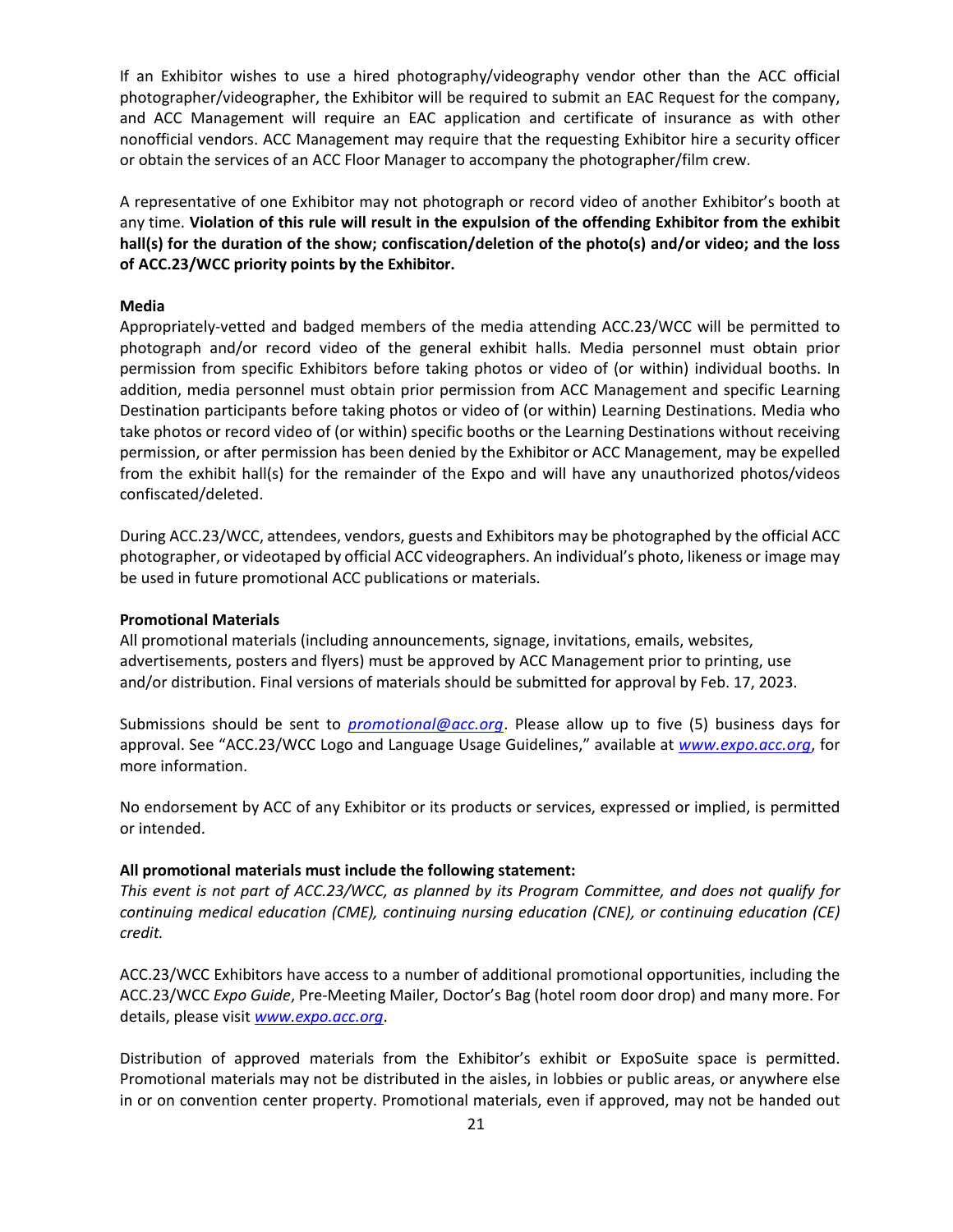anywhere, including in hotel lobbies, restaurants, in front of the event hotels or in other venues/locations which will be populated by ACC.23/WCC attendees. Additionally, the display of banners or other advertisements targeted to attendees of ACC.23/WCC is prohibited on the exterior and within five miles of the grounds of the convention center and the interiors/exteriors/grounds of all ACC.23/WCC official contracted hotels during the period beginning three days before and continuing until three days after the meeting (official meeting dates are March 4‐6, 2023.) Noncompliance with this regulation will result in the prompt removal of the offending person and property from that area and will result in loss of ACC.23/WCC priority points by the Exhibitor.

Promotional materials may be sent to the Exhibitor's in‐house mailing lists or a mailing list provided by ACC Management. Mailing List Rental Guidelines and order forms will be provided online at *www.expo.acc.org*. Please note the turn‐around time for requested lists is seven to ten business days.

## **Promotional Presentations**

Promotional presentations include, but are not limited to, case studies and physician presentations related to an Exhibitor's product or service. In order to ensure that the educational nature of ACC.23/WCC is maintained, Exhibitors planning video and/or live presentations must submit a description of their presentation in writing to ACC Management for review and approval by Feb. 10, 2023, via the Additional Booth Activities form found online (*www.expo.acc.org*) in the Exhibitor Service Kit. Presentation concepts should be educational in nature; those with a "game" or "entertainment" aspect may be rejected by ACC Management. See "Drawings, Raffles and Quizzes," for more information.

Once on‐site, if, in the opinion of ACC, the presentation (including audio/visual) is deemed objectionable to attendees or other Exhibitors, the presentation may be shut down and/or audio/visual equipment removed. Please note that ACC leadership may not participate as leaders or presenters in Exhibitor promotional/marketing events held in the exhibit hall(s) (see "Leadership Participation in the Exhibit Hall(s)," for more information). Exhibitors are reminded that CME activities are not permitted in the exhibit hall(s).

It is the responsibility of Exhibitors to ensure adherence to FDA regulations, policies, practices and guidelines, and all other applicable industry guidelines, concerning the demonstration, discussion, use and/or display of products, technologies, and/or services at ACC.23/WCC.

#### **Retail Sales**

Products offered for sale in the exhibit hall(s) must be directly related to the cardiovascular/ medical field. Exhibitors electing to take orders or conduct sales transactions must do so in a manner consistent with the professional nature of the exhibit. Exhibitors must notify ACC Management of their intent to conduct sales transactions via the Additional Booth Activities form found online (*www.expo.acc.org*) in the Exhibitor Service Kit. Exhibitors are responsible for contacting the City of New Orleans for information concerning sales taxes by calling (504) 658‐1666.

#### **Security**

ACC Management provides perimeter access control only. ACC Management and the convention center are not responsible for loss or damage to Exhibitor property.

The protection of special valuable items, such as computers, equipment, etc., may require additional security at the Exhibitor's own expense. Forms for ordering booth security personnel will be available in the Exhibitor Service Kit.

#### **Smoking**

The ENMCC is a smoke‐free facility. Smoking is not permitted anywhere within the convention center,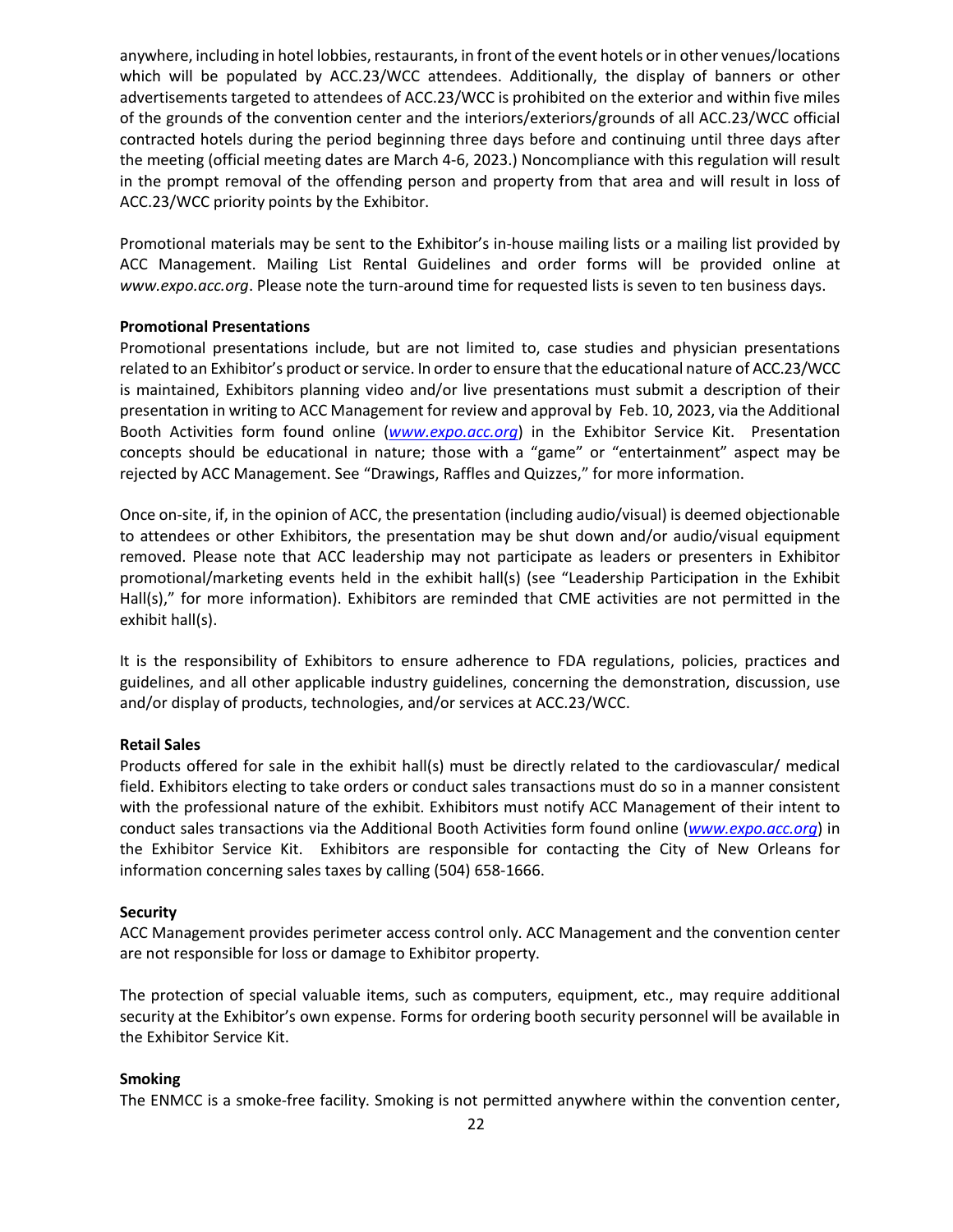including back‐of‐house areas and loading docks. In addition, it is the policy of ACC Management that smoking is strictly prohibited in all areas of the convention center (including during installation and dismantling of exhibits) and all hotel meeting rooms hosting ACC events. Booth personnel or EAC staff found in violation of this rule will be removed from the facility. Exhibitors risk the loss of priority points.

## **Solicitation**

The aisles and other spaces in the convention center not leased to Exhibitors shall be under the control of ACC Management. All interviews, meetings, distribution of literature, and the transactions of business of any nature shall be made WITHIN the contracted space. Temporary staff, including third‐party personnel, shall be restricted to the same aforementioned rules as authorized Exhibitor personnel.

**Exhibitors may not solicit other exhibitors without their express permission and consent.** Soliciting exhibitors will jeopardize an Exhibitor's future exhibiting status. ACC Management reserves the sole right to determine if a violation has occurred and the right to remove the solicitors and/or their Exhibitor from the exhibit hall. Solicitation in aisles or in front of other Exhibitors' booths/ExpoSuites or the intercepting of attendees for advertising purposes is strictly prohibited. Persons connected with non‐exhibiting concerns are prohibited from any dealing, exhibiting, or soliciting on the convention center property, unless they are invited to an Exhibitor's booth or ExpoSuite for such activities. Exhibitors are urged to immediately report violations of this rule to a Floor Manager or member of ACC Management staff.

## **Sound**

Video and films may be shown, provided that screens and speakers are placed in the booth and face into the booth to allow people to view and hear the video presentation in the booth, not the aisles. Adequate space/seating must be provided within the Exhibitor's booth space. The use of open audio systems is strongly discouraged, but not prohibited.

Sound levels emanating from an exhibit space may not exceed 80 dB when measured by ACC Management from the center of any adjacent aisle. The Exhibitor must discontinue such use if the sound level exceeds the stated acceptable decibel level, or if, in the opinion of ACC, it is deemed to be objectionable to attendees or adjacent Exhibitors.

Licensing requirements for playing music and/or showing prerecorded video and audio presentations are the sole responsibility of the Exhibitor.

#### **Copyrighted Material**

No Exhibitor will be permitted to play, broadcast or have performed any music or use any other copyrighted material, such as photographs or other artistic works, without express written permission/licensing to use such music or copyrighted material. ACC Management reserves the right to remove from the facility all or any part of any display which incorporates music, photographs or other copyrighted material for which the Exhibitor fails to produce proof of all required licenses. The Exhibitor shall remain liable for, and shall indemnify and hold ACC Management, its agents and employees, harmless from all loss, cost, claims, causes of action, suits, damages, liability, expenses and costs, including reasonable attorney's fees arising from or out of any claimed or actual violation or infringement (or claims) by Exhibitor, Exhibitor's agents, or employees of any patent, copyright, trademark, or trade secret rights or privileges.

## **Subletting, Sharing and Exchanging**

No Exhibitor may assign, sublet, share, apportion or exchange all or any part of its exhibit and/or ExpoSuite space with or to another organization or business unless prior written consent has been obtained from ACC Management, whose consent may be conditioned on the payment of such fees as ACC Management determines. If the Exhibitor submits a written request prior to ACC.23/WCC, ACC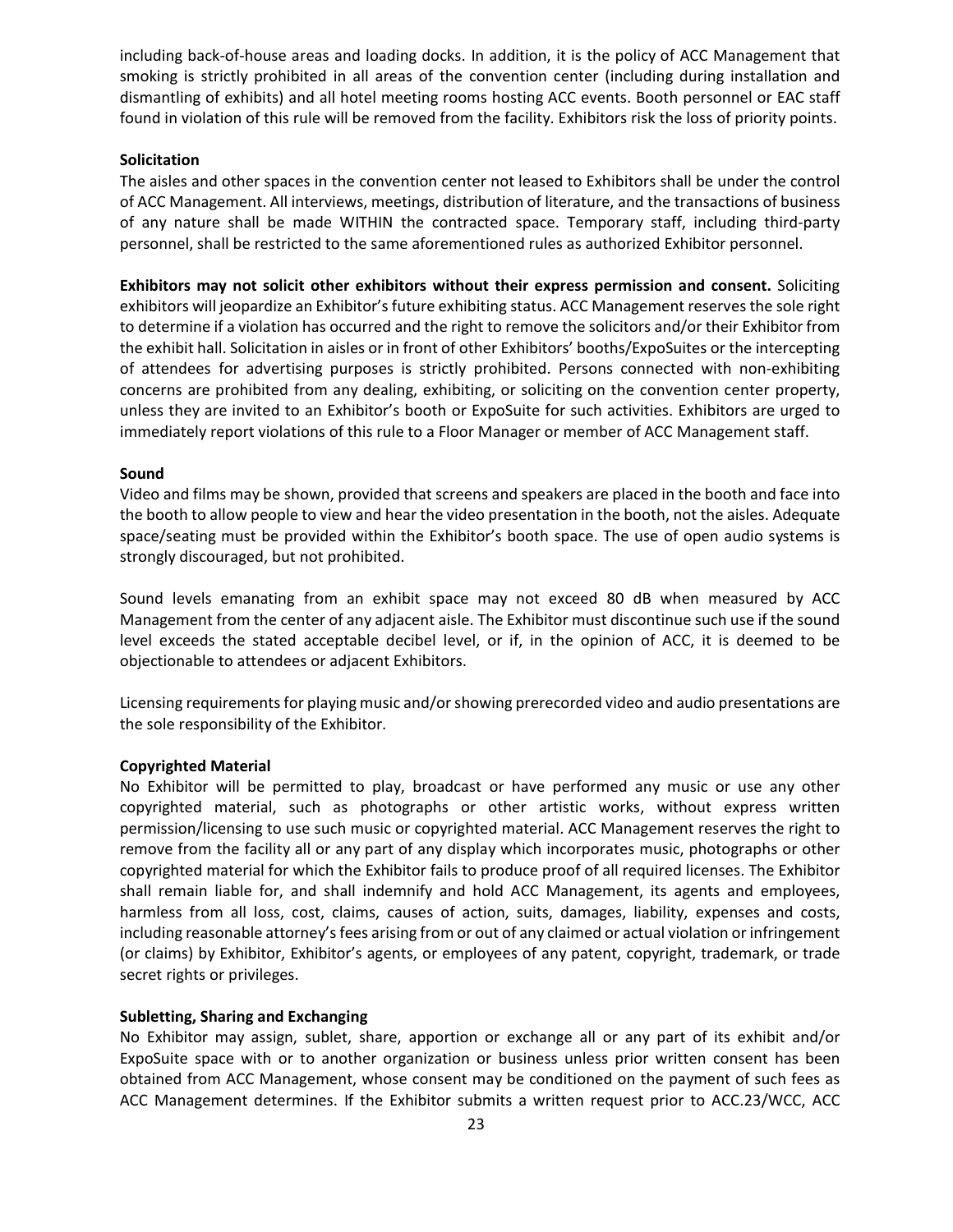Management, at its sole discretion, may grant exceptions to the following: a corporate parent or subsidiary of the Exhibitor; another subsidiary of the parent corporation; or a partner of the Exhibitor in an ongoing partnership with a written partner agreement. Exhibitors must provide to ACC Management written documentation of the particular relationship. ACC Management retains the right to remove from the exhibit hall(s) any Exhibitor or organization without a signed space application and contract. Only those Exhibitors and organizations that are the authorized occupants of each exhibit space will be entitled to Exhibitor badges.

#### **Surveys**

Exhibitors, including those whose primary business is survey research, are not permitted to conduct attendee intercept surveys unless they are for, or commissioned by, an Exhibitor with the sole purpose of gathering data relative to that particular Exhibitor's marketing message, exhibit effectiveness or other Exhibitor‐specific research.

**Under no circumstances are Exhibitors permitted to conduct said surveys in any location (i.e., in aisles, in convention center lobbies, sidewalks, or other public spaces, outside meeting rooms, etc.) other than within the confines of the Exhibitor's booth or ExpoSuite.** 

Violation of this rule will result in the loss of all priority points by the Exhibitor and, if applicable, by the Exhibitor conducting the survey/research.

#### **X‐Ray and Magnetic Resonance Equipment**

X‐ray and magnetic resonance equipment may not be operated within any exhibit booth or ExpoSuite.

#### **Exhibit Hall & Booth Specifications**

FACILITY SPECIFICATIONS – Halls C‐E

Carpeting Aisle Carpet: Dark Blue

Drape Gray and white

Floor Utilities Available from floor boxes on a 30' grid; includes electrical power, telecom and plumbing

Columns 4' diameter columns on approximately 90' centers

Floor Load Exhibit hall floor load is 350 pounds per square foot

ACC Height Restrictions

Island booths: 20' where applicable, including two‐story or vehicle exhibits In‐line booths: 8' in rear of booth Truss for island exhibits permitted to a maximum height of 23' (No visible graphics permitted)

Each Exhibitor is entitled to a reasonable sight line from the aisle regardless of the size of exhibit. Exhibitors with larger space—30 linear feet or more—should also be able to effectively use as much of the total floor space as possible, as long as they do not interfere with the rights of others.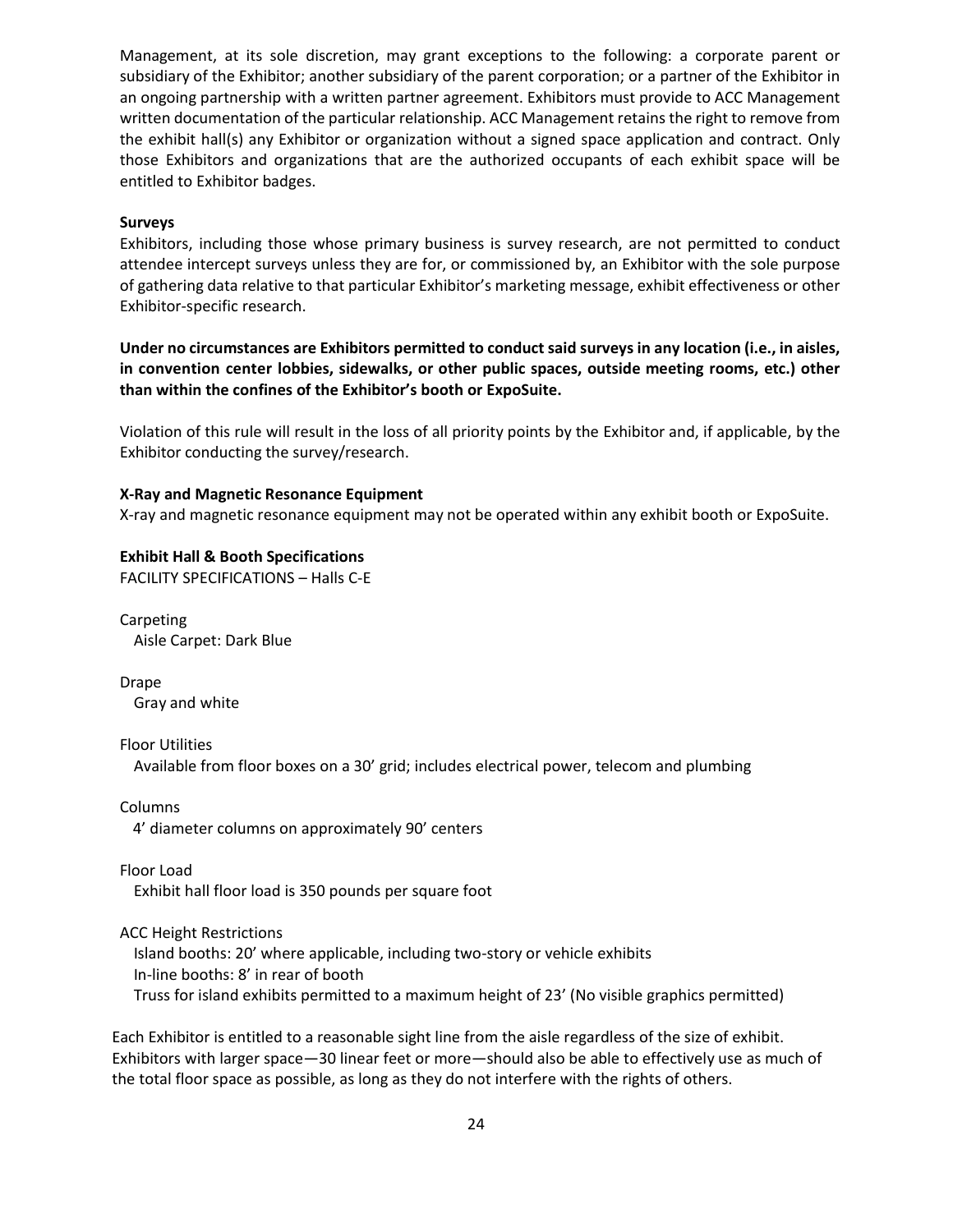## **BOOTH CONSTRUCTION**

## **In‐Line Booths**

Each in-line booth receives an 8'-high back drape with 36"-high side dividers. A booth identification sign measuring 7" x 44" with the Exhibitor name and booth number will be supplied for in-line booths. In-line booth displays, including signage, may not exceed the

8' back drape height. Display materials will not be permitted to exceed 4' in height in the front 5' of the booth. For example, in standard 10' x 10' structures, above 4' must begin at least

5' back from the aisle line (see diagram).

In‐Line booths 20' or wider are permitted to have headers/signage extend forward of the mid‐ point of their booth's depth, provided sight‐lines to neighboring booths are not restricted. (see diagrams).

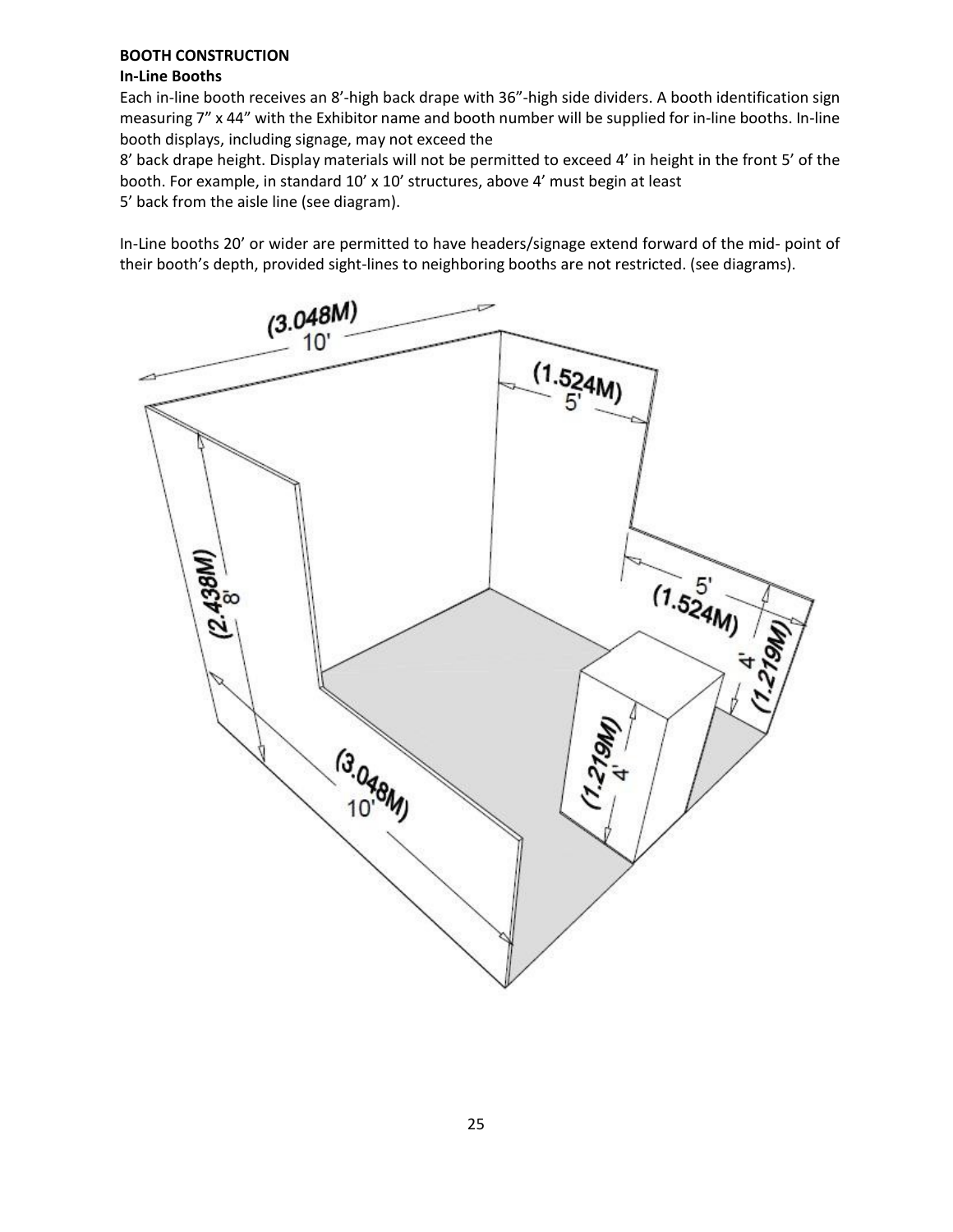

#### **Island Booths**

Island booth displays will be permitted to a maximum height of 20'. Lighting truss is permitted to a maximum height of 23'. A 40% see-through effect on the portion of the booth from floor to 8' minimum height is required to prevent blocking views of adjacent exhibits. Consideration will be given to separated medical education areas which include outward‐facing staff.

Exhibit booths utilizing meeting rooms with walls must be considerate of sightlines to neighboring exhibits. For this reason, only Exhibitors in island booths, 400 square feet and larger, may utilize walled meeting rooms within their booths. Walled areas may only encompass up to 40% of any given dimension of a booth. All island booth layouts (with or without walled areas) must be reviewed and approved by ACC prior to production. ACC may, at its discretion, advise Exhibitors to relocate walled areas or other structures within displays in order to allow sightlines to neighboring exhibits.

**Exhibitors must submit diagrams of island booths (all booths 400 square feet or more) to ACC Management for approval by Feb. 10, 2023**. Diagrams should be emailed to *acc‐exhibits@acc.org*. Diagrams should indicate height and width dimensions of all booth walls and major structures, including hanging signs. These should be submitted in PDF form, and may be line drawings, schematics, 3‐D renderings, photographs, etc., provided dimensions are shown.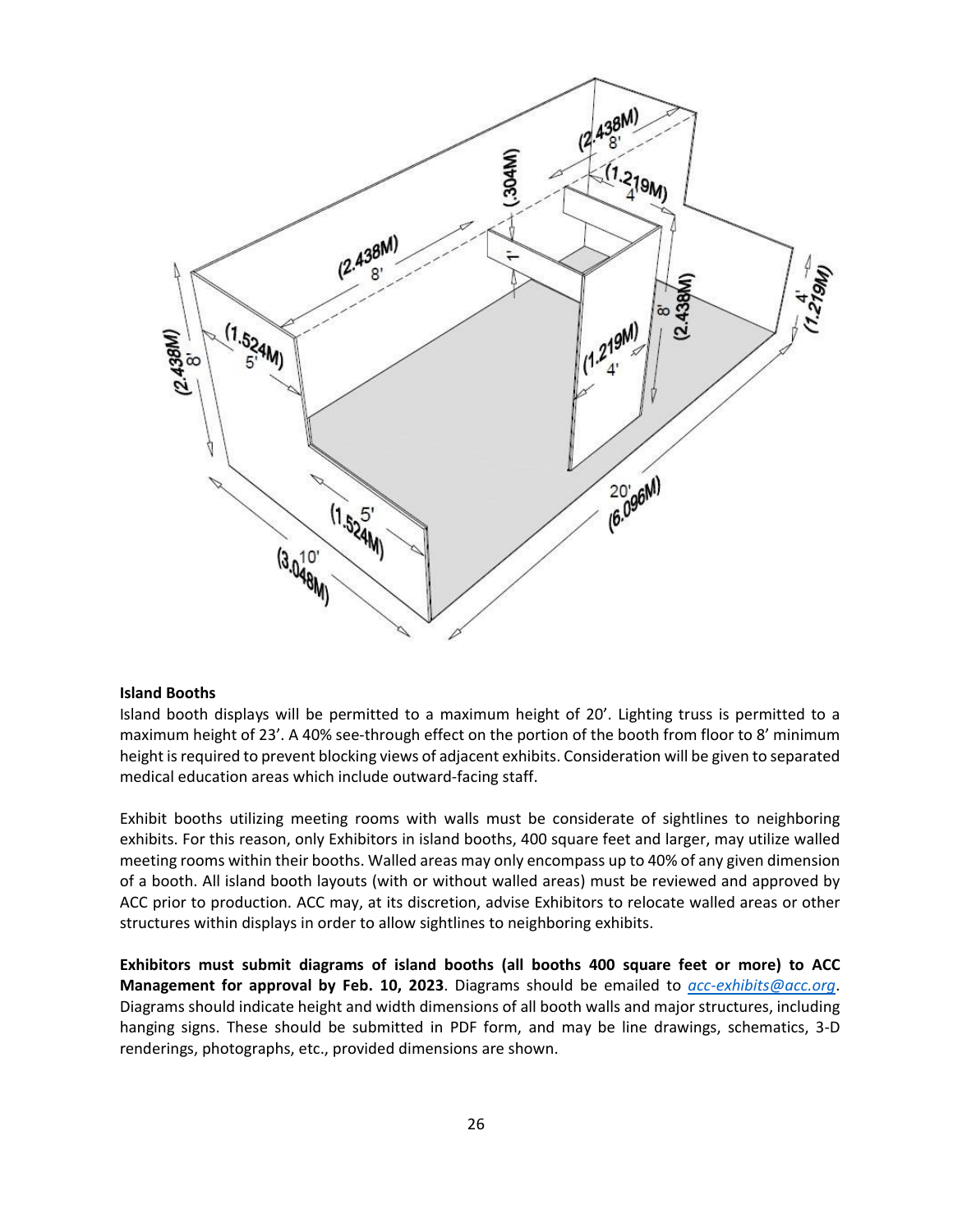#### **Peninsula Booths**

Peninsula booths/end-caps will not be assigned; thus, standard peninsula booth regulations do not apply.

#### **Two‐Story Exhibit**

Any exhibit space in which there is a roof or ceiling on any part of the booth that allows access to individuals from other/lower areas of the booth, regardless of whether people will occupy the space or not. Exhibitors interested in these types of exhibits should contact *accexhibits@spargoinc.com* prior to completing the space application and contract.

#### **Covered Exhibit**

An exhibit that has any type of material (e.g., roof, ceiling, tenting, lattice, fabric, plastic) placed over or upon the exhibit or portion of the exhibit to cover the ground level and/or support decorative structures. Convention center requirements may include fire extinguishers, smoke alarms, or other considerations. Please contact *accexhibits@spargoinc.com* if you plan to have coverings within your exhibit space.

#### **Vehicle Exhibit**

A booth that uses a truck, bus or any type of vehicle as its exhibit. Exhibitors interested in these types of exhibits should contact *accexhibits@spargoinc.com* prior to completing the space application and contract.

#### **Display Guidelines**

#### **Americans with Disabilities Act**

Each Exhibitor shall be responsible for compliance with the Americans with Disabilities Act ("ADA") with regard to their booth space, including, but not limited to, wheelchair access provisions. Exhibitors shall indemnify, hold harmless and defend ACC Management, its officers, directors, agents, members and employees from and against any claims, liabilities, losses, damages and expenses, including attorneys' fees and expenses, resulting from or arising out of the Exhibitor's failure or allegations of the Exhibitor's failure to comply with the provisions of the ADA.

#### **Care of the Convention Center**

No part of an exhibit, signs or other materials may be posted, nailed, taped or otherwise affixed to walls, doors or floor surfaces in a way that will mar or deface the premises.

## **Fire and Safety Guidelines**

Exhibitors must comply with all federal, state and local fire and building codes that apply in the convention center. Details regarding fire and safety guidelines will be available within the Exhibitor Service Kit.

Booths including any overhead ceiling areas should email plans and descriptions to *acc‐exhibits@acc.org* as soon as possible; no later than Feb. 10, 2023. Exhibitors must comply with all published guidelines.

#### **Fire Retardancy**

All backdrops and drapes used in an exhibit must meet the standards of the local fire department. Exhibitors, service contractors and event promoters must comply with all federal, state and local fire and building codesthat apply to places of public assembly (see Chapters 5, 8 and 31 of the prevailing National Fire Prevention Association [NFPA] Life Safety Code 101). All curtains, bunting, draping and related materials must be made of flame‐retardant materials.

Booth construction and decoration materials must be fire retardant. It is suggested that a certificate of retardancy be available at the show to prevent the need for possible on‐site testing of questionable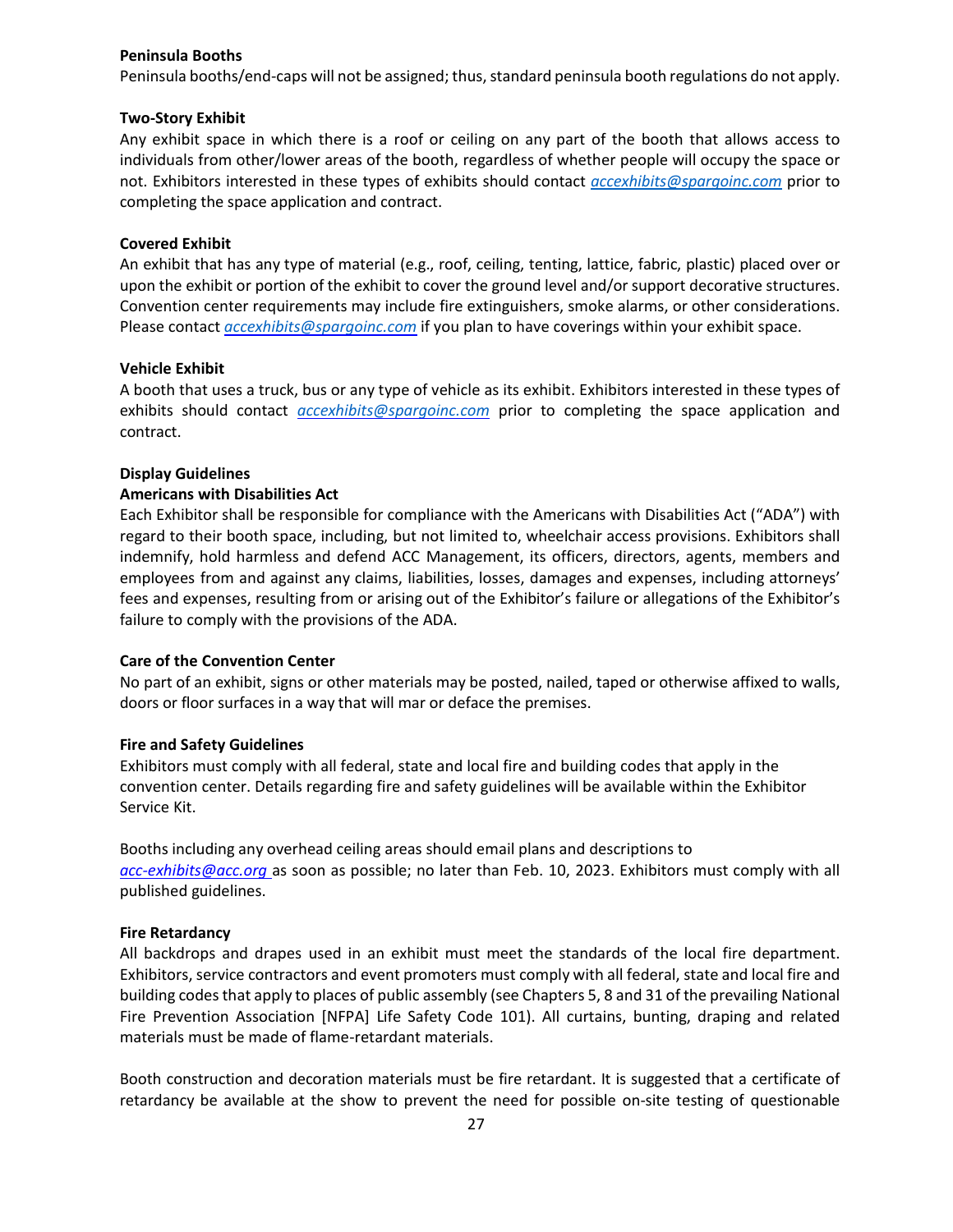materials. Fabrics must passthe NFPA‐701 Code, and all other construction and decoration materials must pass the NFPA‐703, Chapter 2 Code, as well as the UL‐1975 test. General guidelines for material fire retardancy include the following:

- Backdrops, dust and table covers, drapes and similar fabrics: These fabrics can often be made fire retardant by a dry cleaner that can issue a certificate of fire retardancy. Suppliers and/or display manufacturers can also provide a certificate included with the materials.
- Corrugated cardboard/display boxes: These materials can best be made fire retardant at a factory.
- Wood and wood by-products: If wood materials are not sufficiently fire retardant, a certified fireretardant specialist using pressure impregnation or similar impregnation method must treat them.

## **Floor Covering**

Floor covering is mandatory for all exhibit booths, and it must cover the entire net square footage of contracted exhibit space. Exhibitors may use their own floor covering (carpet or other professional substrate such as wood or interlocking non‐adhesive tiles) or order it from Freeman. Order forms will be included in the Exhibitor Service Kit.

#### **Freight‐Free Aisles**

Designated "freight‐free" aisles must be clear of crates and exhibit materials at all times during move‐in and move‐out. No exceptions will be granted.

## **Hanging Signs, Banners and Lights**

ACC Management permits Exhibitors to hang individual lights from the exhibit hall ceilings. Hanging lights must be positioned directly over the exhibit space and may not be focused into the aisle or into an adjacent booth.

All island spaces (20'  $\times$  20' or larger) are allowed to include hanging signs, banners and lighting truss. These must be fixed and within the confines of the booth. Maximum height permitted for hanging signs and banners is 20' at top. Maximum height for truss is 23'. The use of hanging signs, banners and lighting or any type of truss must be submitted to ACC Management via the Additional Booth Activities form found online (*www.expo.acc.org*) in the Exhibitor Service Kit prior to Feb. 10, 2023, and a schematic drawing, line drawing, 3‐D rendering, photograph, etc., showing dimensions must be submitted to ACC Management (*acc‐exhibits@acc.org*) for approval.

#### **Supplemental Overhead Lighting**

Supplemental lighting is permitted by ACC Management, provided it is within the 23' height restriction for lighting truss.

## **Unfinished Exhibits**

Exposed or unfinished sides and/or exhibit backgrounds must be draped to present an attractive appearance. The exhibits will be inspected during setup, and the general contractor, at the direction of show management, will provide draping with official colors deemed necessary and submit the charges to the Exhibitor.

#### **Official General Contractor and Services**

General Services Contractor Freeman (888) 508‐5054 / *www.freeman.com*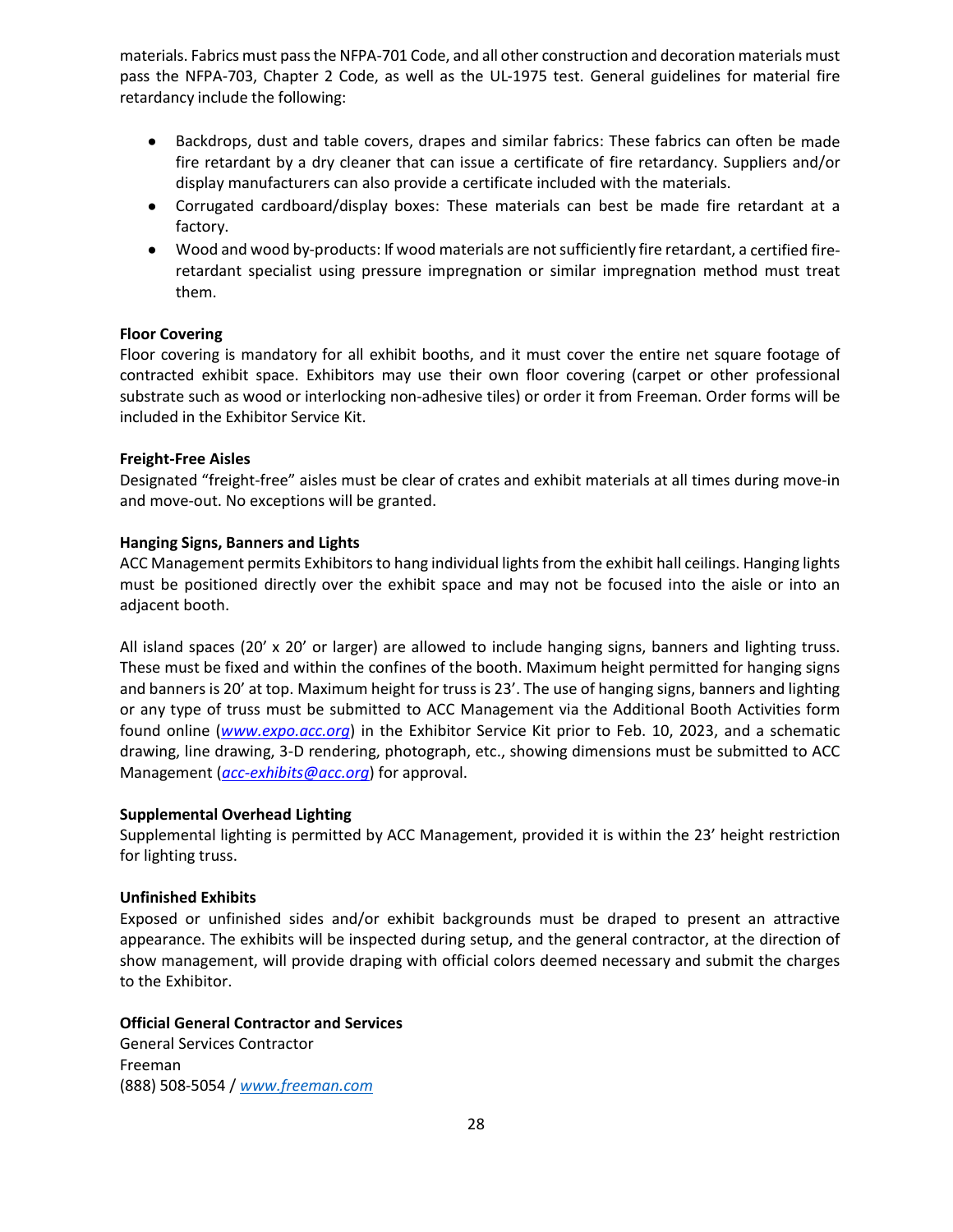Services Provided by Freeman:

- Material handling services (exclusive)
- Overhead rigging (exclusive)
- Booth cleaning (exclusive)
- Installation and dismantle labor
- Furniture and carpet rental
- Custom booth design and rental
- Custom graphics
- Display rental
- Shipping/logistics services

## **Cleaning**

Exclusive cleaning service will be provided by Freeman. The arrangements are the responsibility of and at the expense of the Exhibitor. Display houses or full‐time employees of an Exhibitor‐ Appointed Contractor may not clean exhibit booths. Cleaning forms will be provided in the Exhibitor Service Kit.

## **Furniture Rental**

A complete list of charges will be provided in the Exhibitor Service Kit.

## **Ordering Services from Freeman**

Order forms will be included in the Exhibitor Service Kit, which will be available online via the ACC Expo website at *www.expo.acc.org* in December 2022.

## **Exhibitor Service Center**

Freeman will staff an Exhibitor Service Center in the exhibit hall, beginning Tuesday Feb. 28, 2023. The Freeman Service Center will close daily by 5 p.m., except on March 3, when it will stay open later to accommodate Exhibitor move-out. Services requiring same-day delivery should be ordered by 2 p.m.

#### **Shipping**

Freight shipments must be sent prepaid. Shipping labels will be provided in the Exhibitor Service Kit. Shipments must be addressed carefully, showing the exact number of packages and weights. A copy of the Material Handling Agreement/Bill of Lading should be forwarded to Freeman. This will be used to help trace missing or delayed shipments.

Exhibitors' trucks must be unloaded at the appropriate convention center freight dock according to the targeted move‐in schedule, which will be included in the Exhibitor Service Kit. Exhibitors in 10' linear booths should plan to have freight shipments arrive on Wednesday, March 1 and Thursday, March 2, 2023. All trucks, including privately operated vehicles, must check in at the designated marshaling yard before proceeding to the convention center loading docks. Freeman, as the exclusive material handling contractor, will move all freight from the docks to Exhibitors' booths. A marshaling yard map and color‐ coded floor plan detailing the target schedule for show‐site freight will be in the Exhibitor Service Kit available via *www.expo.acc.org.* Please note that targeted move-in times do not represent the start time for your installation crew. *Your targeted move‐in time is when your freight will be moved into the exhibit hall if you ship directly to the convention center.*

All Exhibitors are urged to verify the delivery of their freight before arriving for set‐up. Parcel post, UPS and FedEx packages must be consigned to Freeman and will then be delivered to the Exhibitor's booth. Due to the volume of such packages, Freeman cannot guarantee that priority shipments can be delivered on the morning they are received.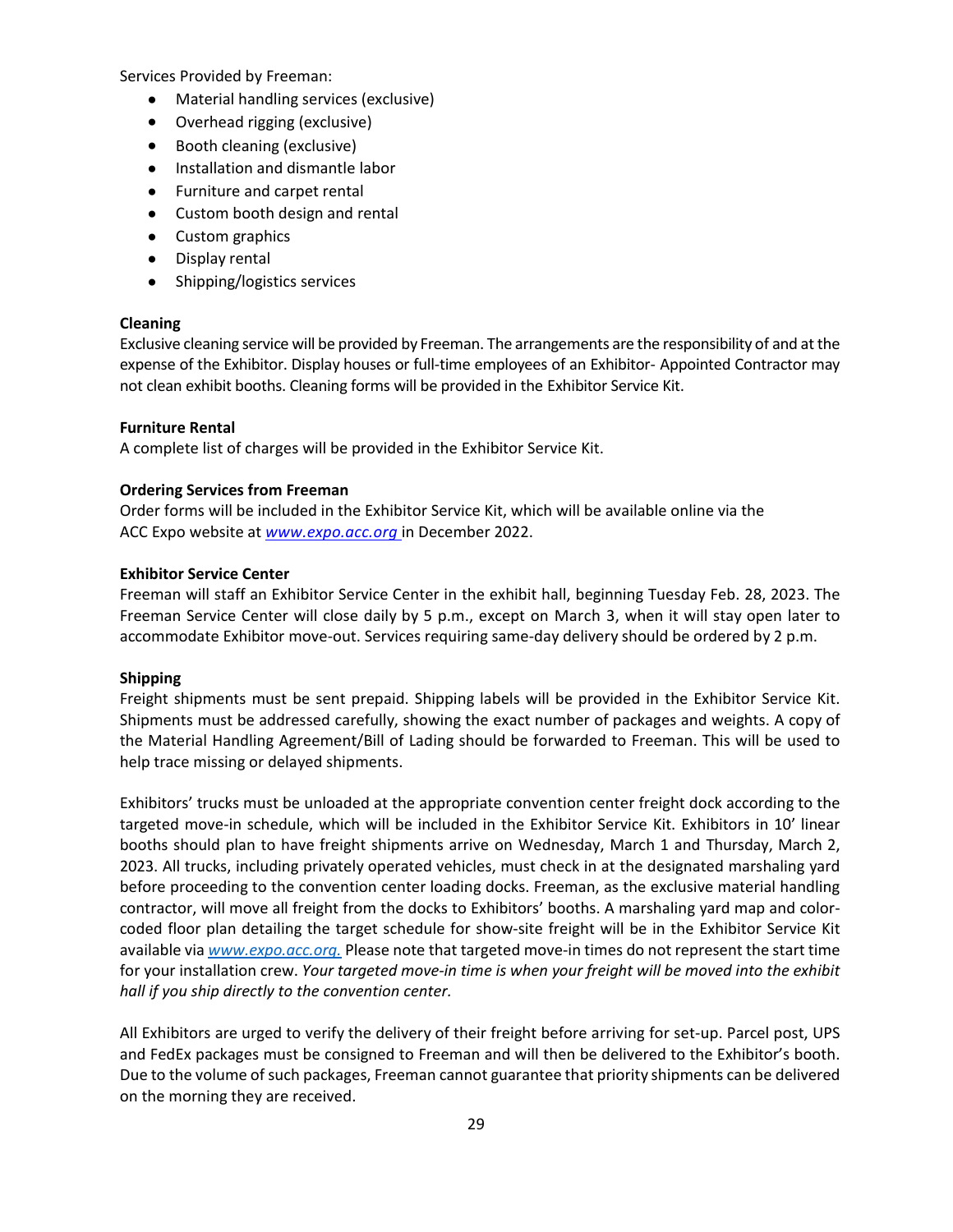Exhibitors are also permitted to ship in advance to the Freeman warehouse in the local area.

## **Liability**

Freeman and ACC Management will not be responsible for damage to uncrated materials, improperly packed materials, concealed damage or loss or theft of Exhibitor materials after delivery to the booth or before Exhibitors have picked up materials prior to loading.

## **Hanging Truss**

Exhibitors with hanging truss should contact ACC Management to arrange for an appointment with Freeman for delivery of overhead freight on Feb. 27, 2023. All appointments will require written approval from Freeman prior to move‐in.

## **Exhibit Installation**

| Monday, Feb. 27    | 1:00 p.m. $-5:00$ p.m. $+$    |
|--------------------|-------------------------------|
| Tuesday, Feb. 28   | 8:00 a.m. $-5:00$ p.m. $++$   |
| Wednesday, March 1 | 8:00 a.m. $-5:00$ p.m. $++$   |
| Thursday, March 2  | 8:00 a.m. $-5:00$ p.m. $++$   |
| Friday, March 3**  | $8:00$ a.m. $-7:00$ p.m. $++$ |

Note: Exhibit booths must be fully staffed and show‐ready by 7:30 a.m. on March 4.

During move‐in days, labor calls, including EAC labor, should not be scheduled prior to 8:00 a.m. Buttons will be issued at the EAC check-in desk and/or main entry to the expo hall. Individuals requesting badges on‐site who have not registered in advance or who do not have proper authorization (i.e., photo ID, and a business card or letter of authorization from an Exhibitor) will not be issued a badge.

*+ Approved hanging truss/signs targets only.*

++ Please refer to the Exhibitor Service Kit for official targeted move-in schedule. Exhibitors in 10' linear *booths should plan on setting up Thursday‐Friday.*

\*\* All crates and materials must be removed by 3:00 p.m., March 3; work may continue within booths until 7:00 p.m. On March 3, only Exhibitors with 10' linear booths in small cases (not wooden crates) may plan on beginning their exhibit set up; Exhibitors in larger booths may continue set-up work and/or hold staff *orientation meetings within the confines of their booth spaces and/or ExpoSuites ONLY.*

| <b>Exhibit Dismantle</b>     |                           |
|------------------------------|---------------------------|
| Monday, March 6 <sup>+</sup> | 2:00 p.m.** $- 7:00$ p.m. |
| Tuesday, March 7             | $8:00$ a.m. $-7:00$ p.m.  |
| Wednesday, March 8           | $8:00$ a.m. $-12:00$ noon |

\* Only linear booths or booths that do not require return of empty packaging should plan to complete move-out on April 4. Empty packaging return will commence at 3 p.m. on Monday and continue for *several hours.*

\*\* EAC labor crews may not be permitted to enter the exhibit hall(s) with equipment until after aisle *carpet has been removed, no earlier than 3:00 p.m.*

## **Security During Dismantle and Unmoved Items**

Exhibitor personnel must remain with their outbound freight until their materials are secured. All items being shipped from the convention center should be securely packed before leaving the booth. ACC Management, the facility, and all official contractors assume no responsibility for material left unattended in the booth during the dismantle period. Exhibitors shall not allow materials to remain in booths after Noon on March 8 (for ExpoSuites, after 3:00 p.m., March 6). If materials remain after this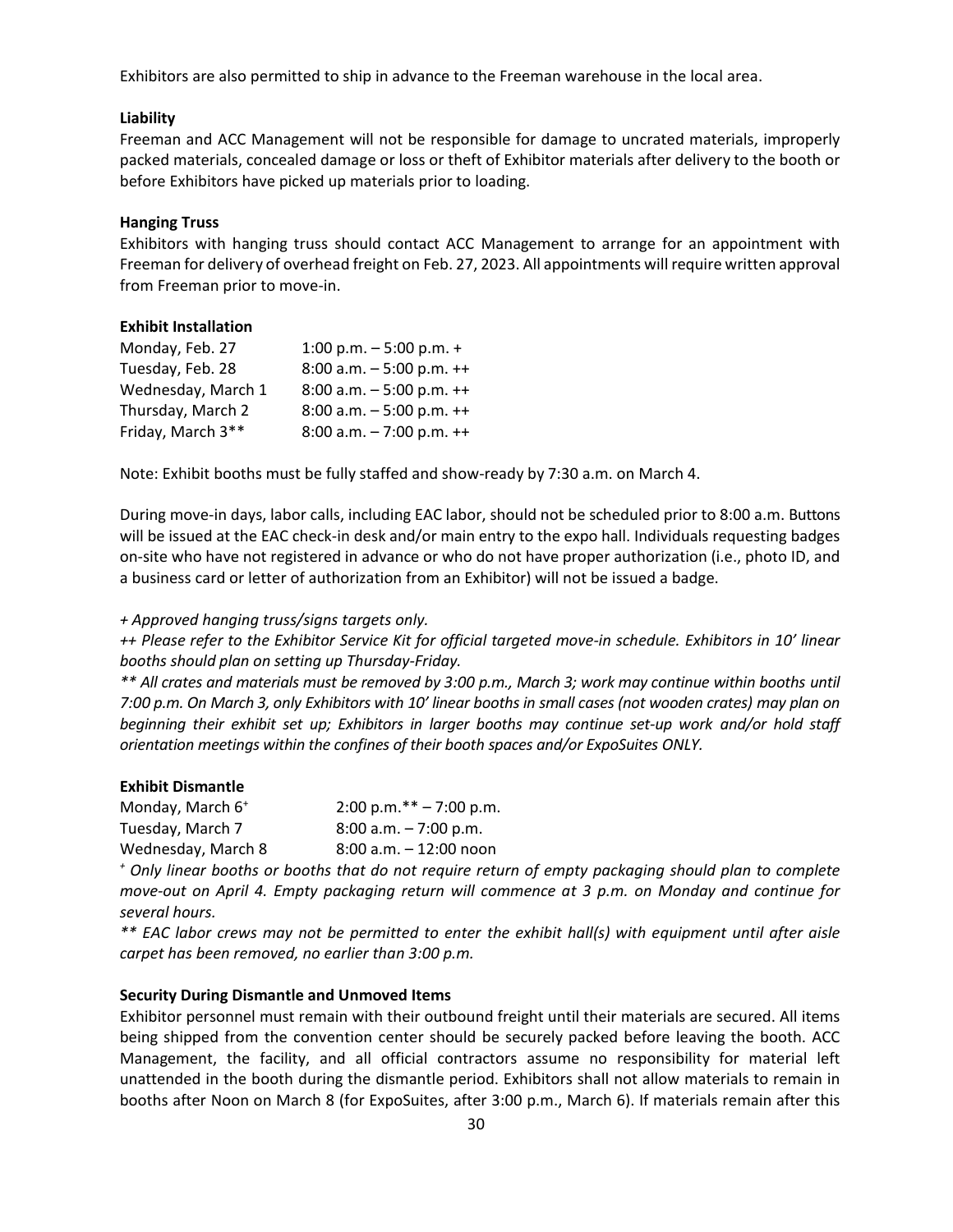time, ACC Management may remove them, and the Exhibitorshall be liable for and agreesto pay all costs for dismantling, storage and/or shipment. ACC Management shall not be liable for any damage to any materials due to removal or storage.

## **Storage and Handling**

Freeman has jurisdiction over the operation of all material handling equipment, all unloading and reloading, booth cleaning and handling of empty containers (which will be stored away from the exhibit floor). An Exhibitor may move material that can be hand carried by one person in one trip, without the use of dollies, hotel bell‐carts or other mechanical equipment.

Crated, boxed or skidded materials will be accepted at the Freeman advance‐receiving warehouse up to thirty (30) days in advance and delivered to respective booths at the Expo. Empty containers will be moved from the booth, placed in off-site storage and returned to the booth at the close of the Expo. Materials will be moved from the booth to the dock and reloaded on designated vehicles at the close of the Expo.

Trucks should check in two hours prior to target time to ensure on‐time delivery of materials. Shipments will be charged an off-target penalty if trucks check in after their published target times. Mixed loads are also subject to off‐target penalties. All outbound exhibit material must be packed and ready for removal from the exhibit hall(s) by Noon on March 8.

## **Installation and Dismantle**

Installation and dismantle companies may enter the hall starting at 8:00 a.m. on the days listed. All personnel must check in at the Exhibitor‐Appointed Contractor (EAC) desk each day to receive their wristbands. For show‐day access, buttons will be available at the EAC check‐in desk.

To begin installation of overhead truss and signage on Monday, Feb. 27, prior written approval from ACC Management is required by Feb. 10. See the Additional Booth Activities form found online (*www.expo.acc.org*) in the Exhibitor Service Kit. Installation may not interfere with the movement of general freight.

Exhibitors *without crates* may set up in‐line booths on Friday, March 3, from 8:00 a.m. until 5:00 p.m., if carpet, furniture and other materials have been preordered and delivered to the booths by that morning.

Any exhibit space not *occupied* by booth personnel (i.e., installation started) by Noon on March 3, 2023, may be considered a "no‐show" and will be forfeited; crates and boxes will be removed from the exhibit hall at the Exhibitor's expense (see "No-Show Policy" for more information). No exhibit may be installed after the Expo opens.

**Packing of equipment, literature or other materials, or dismantling of exhibits, is not permitted until 2:00 p.m. on the last day of the Expo, Monday, March 6, 2023.** Exhibitors that begin dismantling before 2:00 p.m. will receive a priority point violation.

EAC labor crews will not be permitted to enter the exhibit hall(s) with equipment until after aisle carpet has been removed, no earlier than 3:00 p.m. on March 6, 2023. All exhibit material must be packed and ready for removal from the exhibit hall(s) by Noon on March 8, 2023.

## **Union Regulations**

Work performed in the ENMCC is governed by a number of union contracts. Freeman or your Exhibitor-Appointed Contractor ("EAC"), as well asthe official utility providers, will provide appropriate union labor personnel for various aspects of your display setup.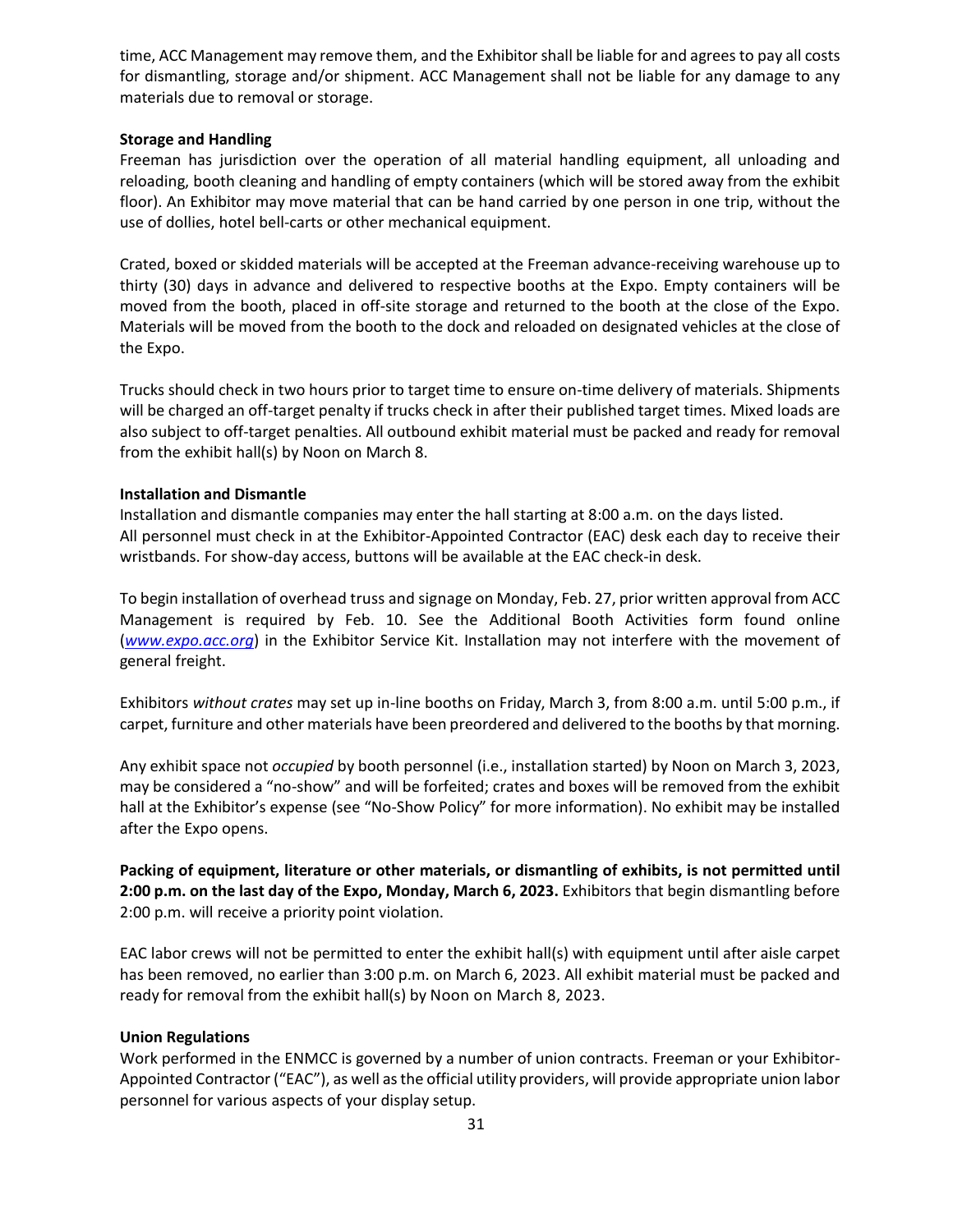Full-time personnel of the Exhibitor may perform the following tasks:

- Hand-carry small items or pop-up display cases into the exhibit hall, provided it can be done by one person in one trip without the use of dollies, hotel bell‐carts, etc.
- Install and dismantle exhibit booths and booth graphics using full‐time Exhibitor personnel.
- Perform electrical requirements, such as changing light bulbs or plugging in equipment to power ordered through the official electrical supplier.
- Make technical connections and interconnect computers and peripherals.
- Set up their own product in most cases, without the use of tools or mechanical equipment.

## **Tipping**

Freeman and facility work rules prohibit the solicitation and/or acceptance of tips by any employee.

## **Other Contractors & Services**

## **Electrical Service**

The convention center is the designated provider of electrical labor and services for ACC.23/WCC. Complete information will be provided in the Exhibitor Service Kit.

## **ACC‐Appointed Official Contractor Services**

ACC Management will designate official contractors for the services listed below and provide contact information and order forms for them in the Exhibitor Service Kit. ACC‐designated official contractors will include the following:

- Audiovisual & computer rental
- Floral
- Lead retrieval
- Models/booth talent
- Photography/videography
- Security
- Shuttle

Exhibitors wishing to utilize the services of any contractors who need access to the Expo and are not on ACC's list of official contractors must follow the procedures listed in the next section, titled "Exhibitor‐ Appointed Contractors ("EACs")," to request the use of an EAC.

## **Exhibitor‐Appointed Contractors ("EACs")**

Any contractor other than those identified as "official ACC contractors" must be approved by ACC Management. These EACs may provide servicesin the venue only if they are not designated by the ENMCC as an exclusive service provided by the facility or by ACC Management as an exclusive service provided by the official General Service Contractor (Freeman) or third party.

Exhibitors using contractors other than the official ACC contractors for labor, supervision or any other services must complete an Exhibitor‐Appointed Contractor (EAC) Request Form and provide the contractor's Certificate of Insurance. The EAC Request Form will be available online beginning in December 2022 and must be completed no later than Feb 17, 2023.

Contractors' Certificates of Insurance must also be submitted to ACC Management no later than Feb 17, 2023. EAC Request Forms and/or Certificates of Insurance (COI) received after the deadline may not be accepted. The Exhibitor Service Kit (which will be available online via *www.expo.acc.org* in December 2022) will provide details on required coverage amounts, how to request non-official contractors and how contractors should submit Certificates of Insurance.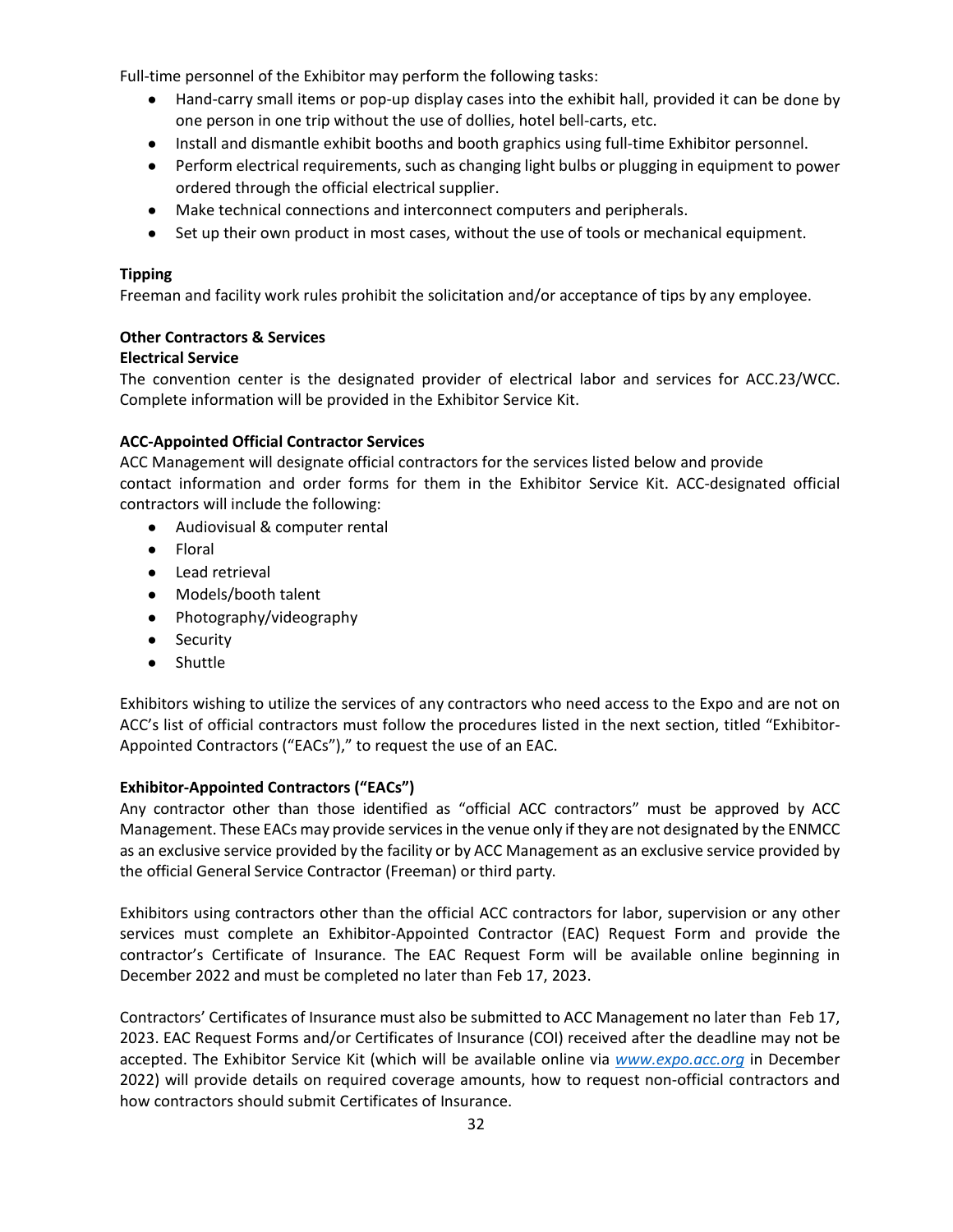Exhibitors are required to submit one form per EAC requested.

EAC Rules are outlined on the EAC Request form. Exhibitors are responsible for providing their EACs with ACC.23/WCC display guidelines and all ACC Rules and Regulations.

ACC Management reserves the right to remove EACs whose actions or inaction jeopardize the on‐time opening of the Expo or whose employees fail to observe the EAC Rules and Regulations and/or the rules, regulations and procedures herein, in the Exhibitor Service Kit and in the space application and Contract. Lack of compliance will result in the loss of priority points by the Exhibitor, and the EAC not being permitted to perform work in the Expo at future ACC events.

## **ENMCC Services**

The following services are provided on an exclusive basis by the convention center and in‐house subcontractors:

- Catering (Centerplate)
- Electrical (ENMCC)
- Internet and telecommunications (Smart City)

Order forms for these services will be available in December 2022, in the online Exhibitor Service Kit via *www.expo.acc.org*.

## **Other Services**

#### **Business Center**

An on‐site business center is located in the lobby of the convention center. The center offers small package services, photocopying, printing, Internet workstations, exhibit and office supplies, and more.

## **Coat and Baggage Check**

Coat and baggage check facilities will be available at the convention center. Rates will be posted on‐site.

#### **Exhibitor Lounge**

The Exhibitor Lounge is a great place to relax, check your email and enjoy a beverage in a comfortable setting away from the bustle of the exhibit hall. Please note that the Exhibitor Lounges are for badged Exhibitor personnel *only*.

#### **Food Outlets/Concessions**

Food outlets/concessions will be open in the exhibit hall on show days. Limited service will be available during installation and dismantle.

#### **Lead Retrieval System**

A lead retrieval system will be available for rent from the official registration services provider. Details and order forms will be included in the Exhibitor Service Kit.

#### **NPI Numbers**

A provision within the 2010 federal Patient Protection and Affordable Care Act ("PPACA") requires healthcare companies to disclose any transfer of value to a healthcare provider to the Department of Health & Human Services. To support exhibitors who must meet this mandate, ACC Management has added an optional field to the attendee registration form, requesting that its U.S. healthcare provider attendees supply their 10-digit National Provider Identifier ("NPI") number. NPI numbers will be included within the attendee's badge data, which can be scanned on-site by those Exhibitors with lead retrieval units.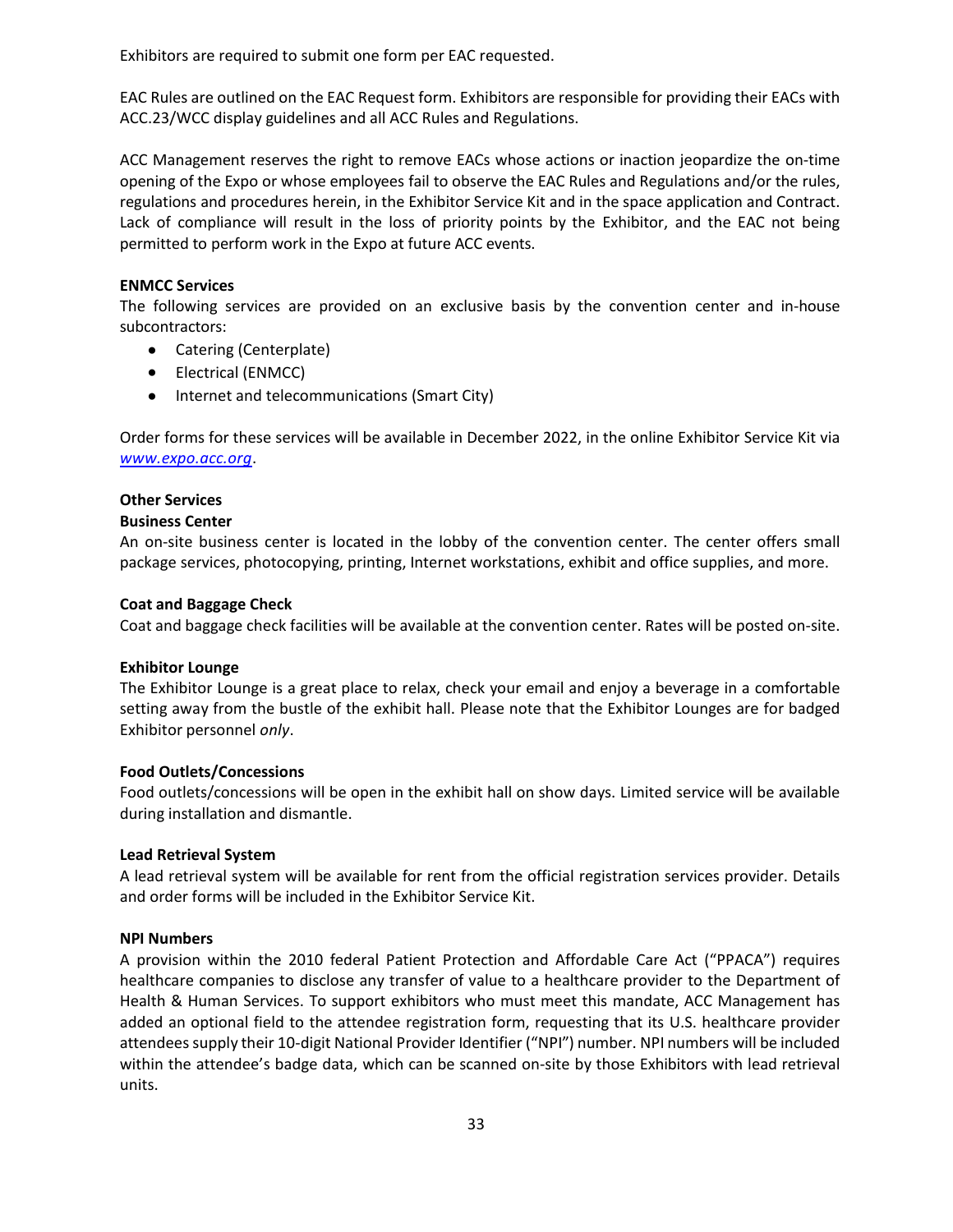## **Parking**

Convention Center parking information can be found here: *https://mccno.com/visitors/getting‐here/*.

## **Shuttle Service**

ACC Management will provide shuttle service for Exhibitors who book housing within the official ACC.23/WCC housing block only. Service will be available between the convention center and official ACC hotels. Please refer to important information from the shuttle service vendor in the Exhibitor Service Kit if you intend to arrange complimentary shuttle service in addition to that being organized by ACC Management.

## **Housing**

A preferential housing period will be granted to Exhibitors with priority points through July 28, 2022. Exhibitors who submit their application for exhibit space with appropriate payment by this date, will be able to request their room blocks according to priority point order, which will improve their chances of reserving rooms in their preferred hotels in New Orleans.

**Please note: When ACC receives written notice that an Exhibitor is cancelling exhibit space, all housing reservations, as well as badges, ExpoSuites, and ancillary event approvals, held by said Exhibitor will be cancelled immediately. No exceptions will be granted. In addition, Exhibitors who cancel exhibit space after Jan. 18, 2023, will forfeit any room deposits paid.**

## **Maritz: The Only Authorized Housing Vendor for ACC.23/WCC**

If you are contacted by any company other than Maritz offering housing in New Orleans, please note that these companies are not authorized or approved by ACC to manage housing for ACC.23/WCC nor do they have access to officially contracted ACC.23/WCC room blocks or rates in New Orleans.

Please beware! These unauthorized companies often do not deliver on promises to customers. When customers arrive, reservations are non‐existent, or the hotels are not conveniently located. Sometimes the rooms have been cancelled and hefty cancellation fees have been placed on the customer's credit card. In addition, these companies' practices make it more difficult for ACC Management to meet our room block commitments and expose ACC to penalties and increased room rates for ACC's participants for future events.

If you are contacted by any company other than Marriott offering housing in New Orleans, or if you have any questions, please contact Jill Schwarzbek at Maritz, (330) 486‐0426.

## **Booking Housing Outside of the ACC Housing Block**

To ensure quality accommodations, ACC Management has contracted housing blocks for use by its Exhibitors.

Exhibitors are expected to make housing arrangements through ACC Management's official housing process and Maritz (ACC's housing and registration vendor) as part of their commitment to and support of ACC Management. International Exhibitors and those with international offices are reminded that they must also adhere to this housing policy.

Bypassing the official housing process—making reservations directly with hotels that are part of the official ACC housing block or making reservations at hotels outside of the ACC housing block—is considered a violation of the Rules and will result in the loss of all priority points that would have been accrued by the Exhibitor for ACC.23/WCC.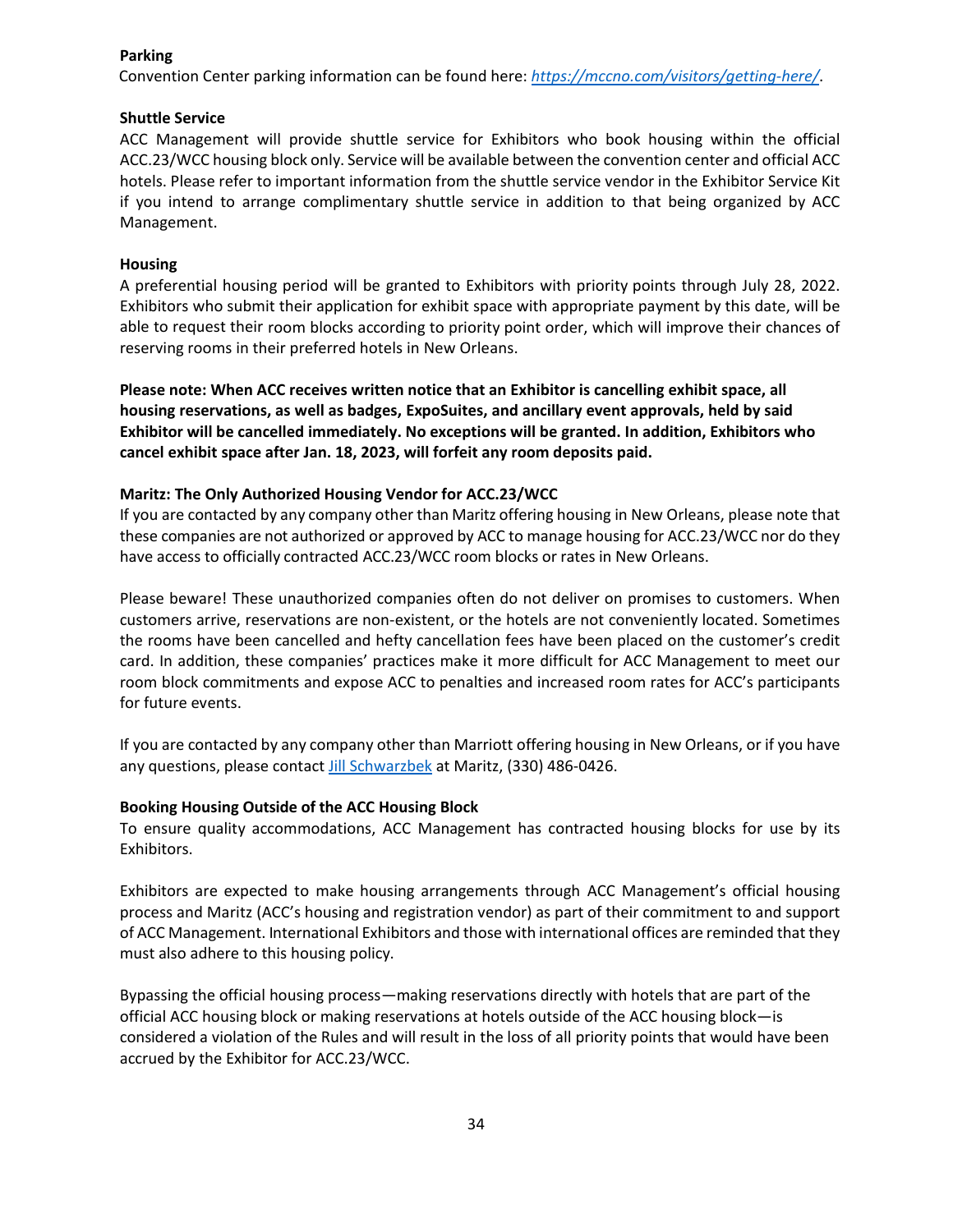## **Four (4) priority points are earned for reserving hotel roomsin the Exhibitor Room Block through ACC's official housing vendor.**

#### **Financial Penalties for Late Cancellation of Hotel Rooms**

Current hotel industry practice dictates that some hotels in the ACC‐contracted room block may have the right, by contract, to charge ACC Management for blocks of rooms that are cancelled or released at the last minute.

#### **Exhibitor Registration ‐ Advance Registration**

To save time while on‐site, ACC Management strongly recommends advance registration for booth staff. All Exhibitor registrations will be processed online through a link from *www.expo.acc.org* to the Experient official registration website.

Exhibitors must provide names for Exhibitor Full‐Access badges in advance (see "Exhibitor Full‐Access Badges," for more information).

To receive Exhibitor badges by mail, Exhibitors must register their personnel online by early January 18, 2023 (it is the responsibility of the Exhibitor to distribute badges received in advance to their staff). After this deadline, Exhibitors can continue to make additions, changes and cancellations directly on the Exhibitor registration website, but badges for these individuals must be picked up on-site in the Exhibitor registration area. Badge holders will not be mailed in advance but can be picked up on‐site in the Exhibitor registration area starting Thursday, March 2, 2023.

#### **On‐Site Registration**

On‐site Exhibitor registration will open March 2, 2023. Exhibitors registering on‐site or picking up Exhibitor badges on-site will be required to show photo ID and proof of affiliation with the Exhibitor (e.g., business card).

On‐site registration for Exhibitor Full‐Access badges will not be permitted. Exhibitors must provide names for these badges in advance (see "Exhibitor Full‐Access Badges," for more information).

#### **Exhibitor Registration Hours**

| Thursday, March 2 | $8:00$ a.m. $-5:00$ p.m. |
|-------------------|--------------------------|
| Friday, March 3   | $8:00$ a.m. $-6:00$ p.m. |
| Saturday, March 4 | 7:00 a.m. $-5:00$ p.m.   |
| Sunday, March 5   | $8:00$ a.m. $-5:00$ p.m. |
| Monday, March 6   | $8:00$ a.m. $-2:00$ p.m. |

*Temporary buttons for Exhibitor personnel will be issued for Exhibitors who arrive prior to Exhibitor Registration opening on Thursday. Individuals requesting badges on‐site who have not registered in advance or who do not have proper authorization (i.e., photo ID, and a business card or letter of authorization from an Exhibitor) will not be issued a badge.*

#### **Exhibitor Badging**

#### **Admission to the ACC.23/WCC Expo**

Exhibitors and their vendors, contractors and agents must wear their ACC‐issued badges at all times in the exhibit hall(s), including during installation and dismantle. Supplementing the official ACC badge with business cards, ribbons or company badges is considered a violation of the regulations and can result in the loss of priority points by the Exhibitor.